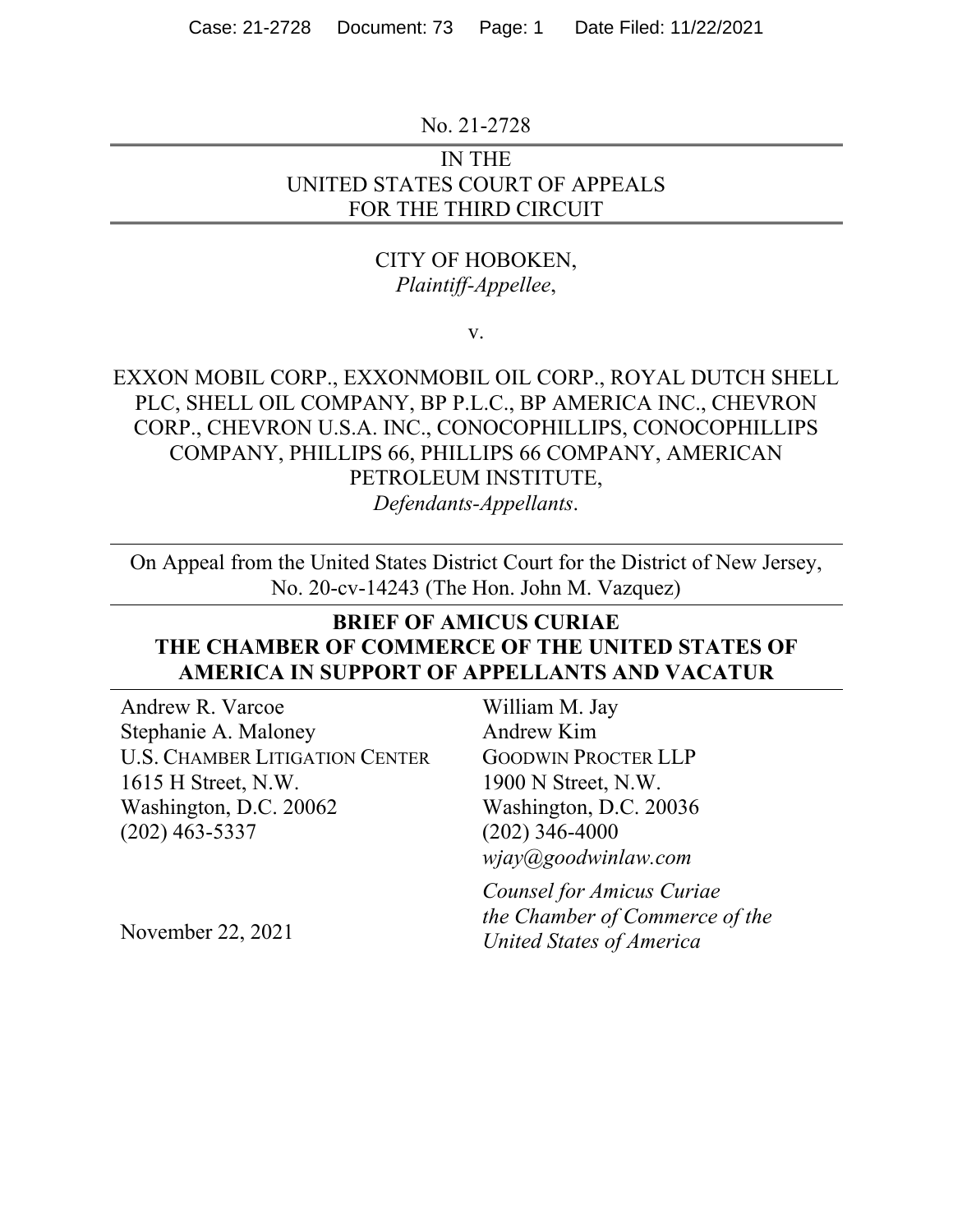### **United States Court of Appeals for the Third Circuit**

### **Corporate Disclosure Statement and Statement of Financial Interest**

# No. 21-2728

### CITY OF HOBOKEN

v. *v.* v. *v.* v. *v.* v. *v.* v. *v.* v. *v.* v. *v.* v. *v.* v. *v.* v. *v.* v. *v.* v. *v.* v. *v.* v. *v.* v. *v.* v. *v.* v. *v.* v. *v.* v. *v.* v. *v.* v. *v.* v. *v.* v. *v.* v. *v.* v. *v.* v. *v.* v. *v.* v. *v.* 

EXXON MOBIL CORP., EXXONMOBIL OIL CORP., ROYAL DUTCH SHELL PLC, SHELL OIL COMPANY, BP P.L.C., BP AMERICA INC., CHEVRON CORP., CHEVRON U.S.A. INC., CONOCOPHILLIPS, CONOCOPHILLIPS COMPANY, PHILLIPS 66, PHILLIPS 66 COMPANY, AMERICAN PETROLEUM INSTITUTE

#### Instructions

Pursuant to Rule 26.1, Federal Rules of Appellate Procedure any nongovernmental corporate party to a proceeding before this Court must file a statement identifying all of its parent corporations and listing any publicly held company that owns 10% or more of the party's stock.

Third Circuit LAR 26.1(b) requires that every party to an appeal must identify on the Corporate Disclosure Statement required by Rule 26.1, Federal Rules of Appellate Procedure, every publicly owned corporation not a party to the appeal, if any, that has a financial interest in the outcome of the litigation and the nature of that interest. This information need be provided only if a party has something to report under that section of the LAR.

In all bankruptcy appeals counsel for the debtor or trustee of the bankruptcy estate shall provide a list identifying: 1) the debtor if not named in the caption; 2) the members of the creditors' committee or the top 20 unsecured creditors; and, 3) any entity not named in the caption which is an active participant in the bankruptcy proceedings. If the debtor or the bankruptcy estate is not a party to the proceedings before this Court, the appellant must file this list. LAR 26.1(c).

The purpose of collecting the information in the Corporate Disclosure and Financial Interest Statements is to provide the judges with information about any conflicts of interest which would prevent them from hearing the case.

The completed Corporate Disclosure Statement and Statement of Financial Interest Form must, if required, must be filed upon the filing of a motion, response, petition or answer in this Court, or upon the filing of the party's principal brief, whichever occurs first. A copy of the statement must also be included in the party's principal brief before the table of contents regardless of whether the statement has previously been filed. Rule 26.1(b) and (c), Federal Rules of Appellate Procedure.

If additional space is needed, please attach a new page.

(Page 1 of 2)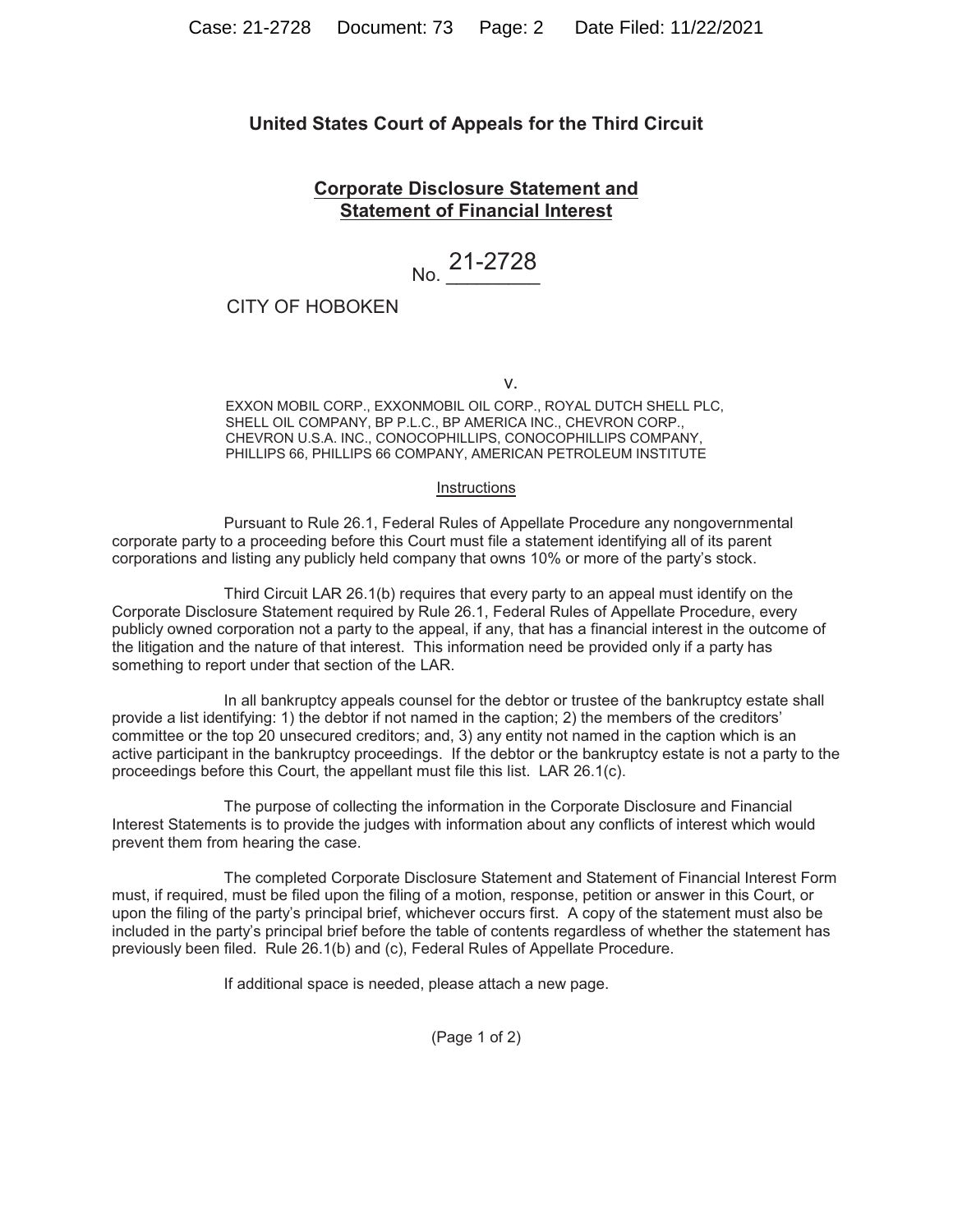Pursuant to Rule 26.1 and Third Circuit LAR 26.1, makes the following disclosure: (Name of Party) Amicus Curiae The Chamber of Commerce of the United States of America

1) For non-governmental corporate parties please list all parent corporations: None.

2) For non-governmental corporate parties please list all publicly held companies that hold 10% or more of the party's stock: None.

3) If there is a publicly held corporation which is not a party to the proceeding before this Court but which has as a financial interest in the outcome of the proceeding, please identify all such parties and specify the nature of the financial interest or interests:

None.

4) In all bankruptcy appeals counsel for the debtor or trustee of the bankruptcy estate must list: 1) the debtor, if not identified in the case caption; 2) the members of the creditors' committee or the top 20 unsecured creditors; and, 3) any entity not named in the caption which is active participant in the bankruptcy proceeding. If the debtor or trustee is not participating in the appeal, this information must be provided by appellant.

Not applicable.

s/ William M. Jay Dated: November 22, 2021

(Signature of Counsel or Party)

**rev: 09/2014** (Page 2 of 2)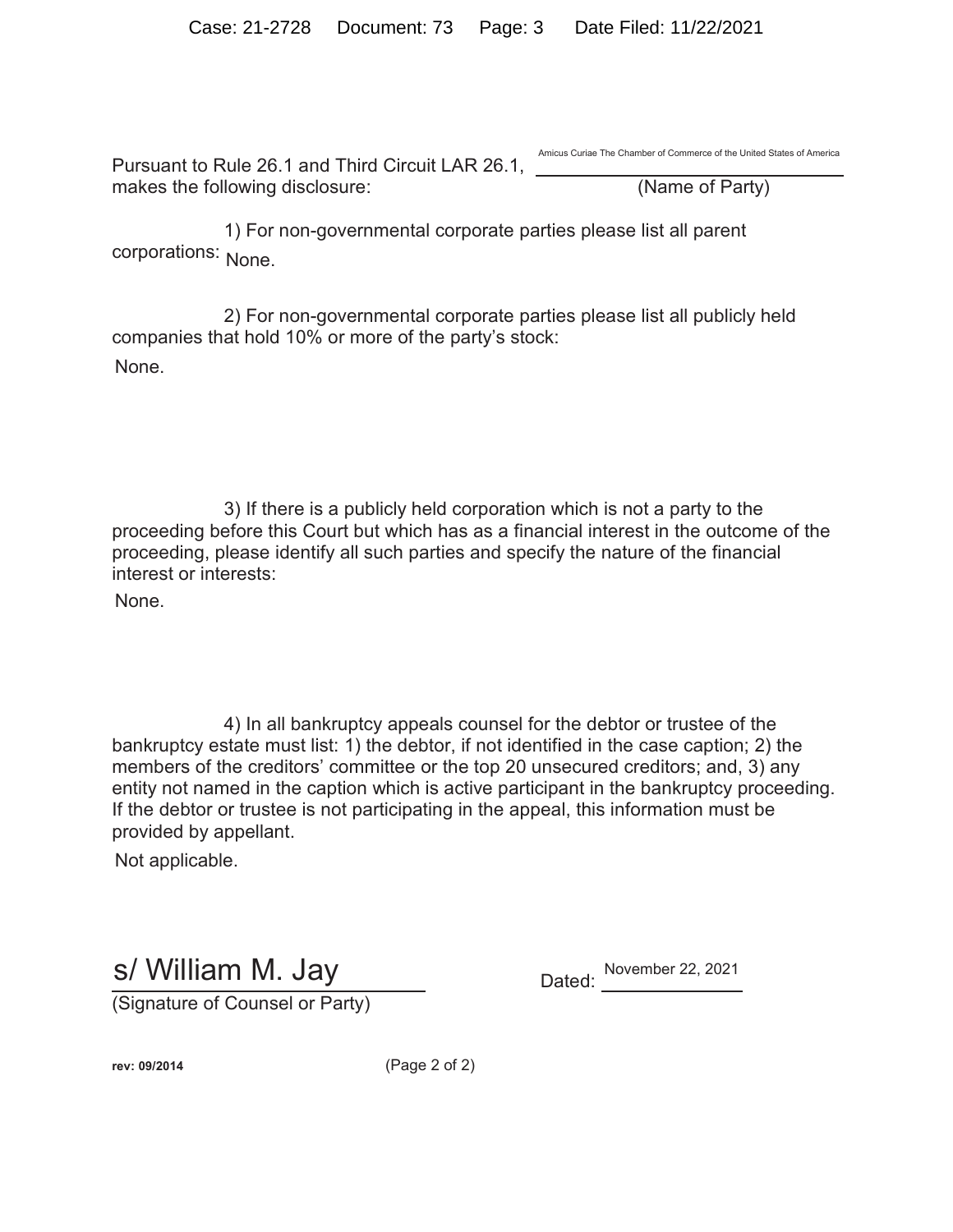# **TABLE OF CONTENTS**

| $\mathbf{I}$ . | Federal courts have original jurisdiction over a claim that can be based |                                                                                                                                       |  |  |
|----------------|--------------------------------------------------------------------------|---------------------------------------------------------------------------------------------------------------------------------------|--|--|
|                | A.                                                                       | The well-pleaded complaint rule does not allow courts to ignore the                                                                   |  |  |
|                | <b>B.</b>                                                                | Removal of federal common law claims, however they are labeled, is<br>wholly consistent with the policies underlying the well-pleaded |  |  |
| II.            |                                                                          | The artful pleading doctrine applies here to make Hoboken's claims                                                                    |  |  |
|                |                                                                          |                                                                                                                                       |  |  |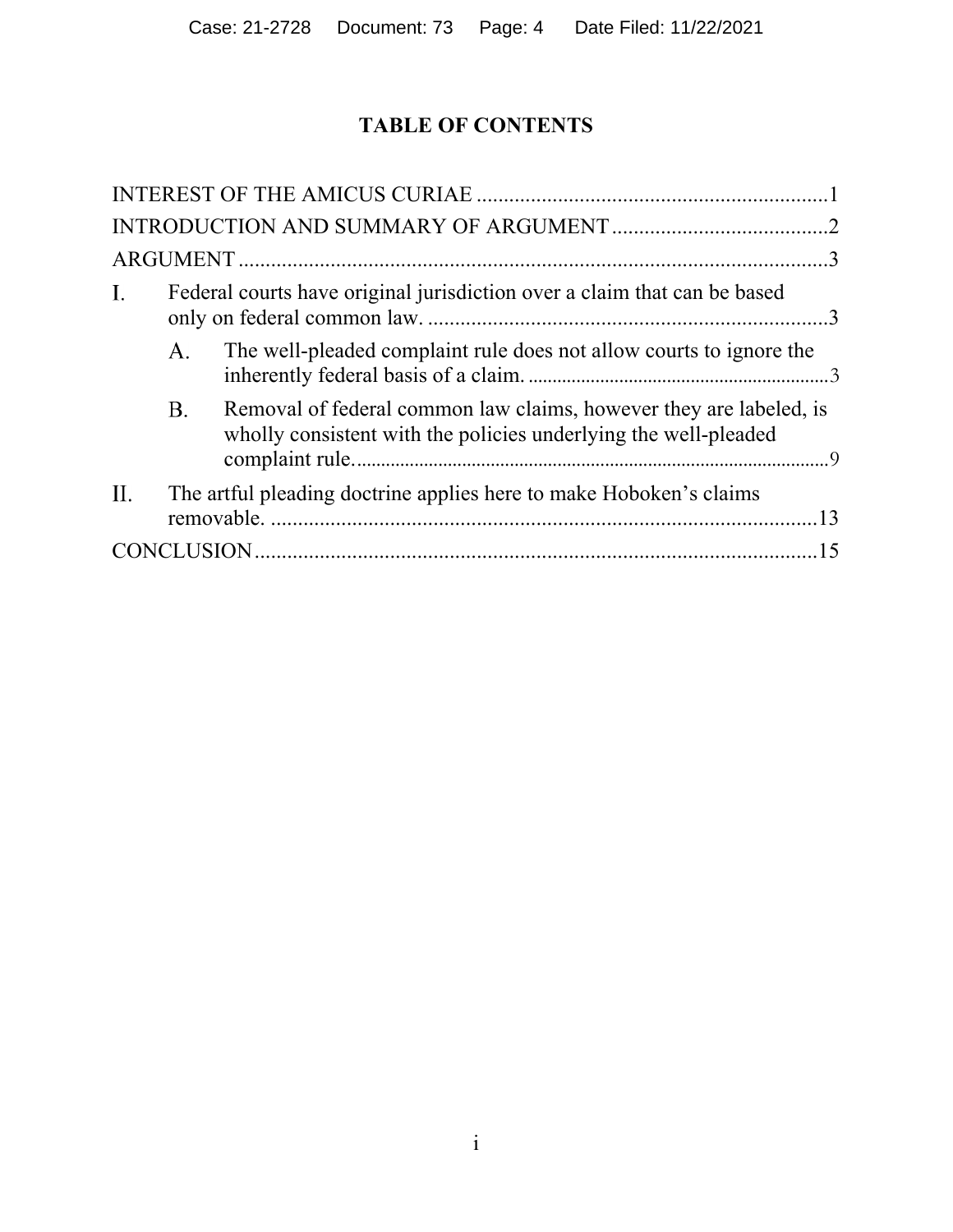# **TABLE OF AUTHORITIES**

# **PAGE(S)**

# **CASES**

| Am. Elec. Power Co. v. Connecticut,                                                            |
|------------------------------------------------------------------------------------------------|
| Boyle v. United Techs. Corp.,                                                                  |
| Caterpillar Inc. v. Williams,                                                                  |
| City of Milwaukee v. Illinois,                                                                 |
| City of New York v. Chevron Corp.,                                                             |
| E.O.H.C. v. Sec'y U.S. Dep't of Homeland Sec.,                                                 |
| <i>Estate of Campbell v. S. Jersey Med. Ctr.,</i>                                              |
| <i>Franchise Tax Bd. of the State of Cal. v.</i><br>Constr. Laborers Vacation Tr. for S. Cal., |
| Fry v. Napoleon Cmty. Schs.,                                                                   |
| Goepel v. National Postal Mail Handlers Union,                                                 |
| Grynberg Prod. Corp. v. British Gas, p.l.c.,                                                   |
| Hinderlider v. La Plata River & Cherry Creek Ditch Co.,                                        |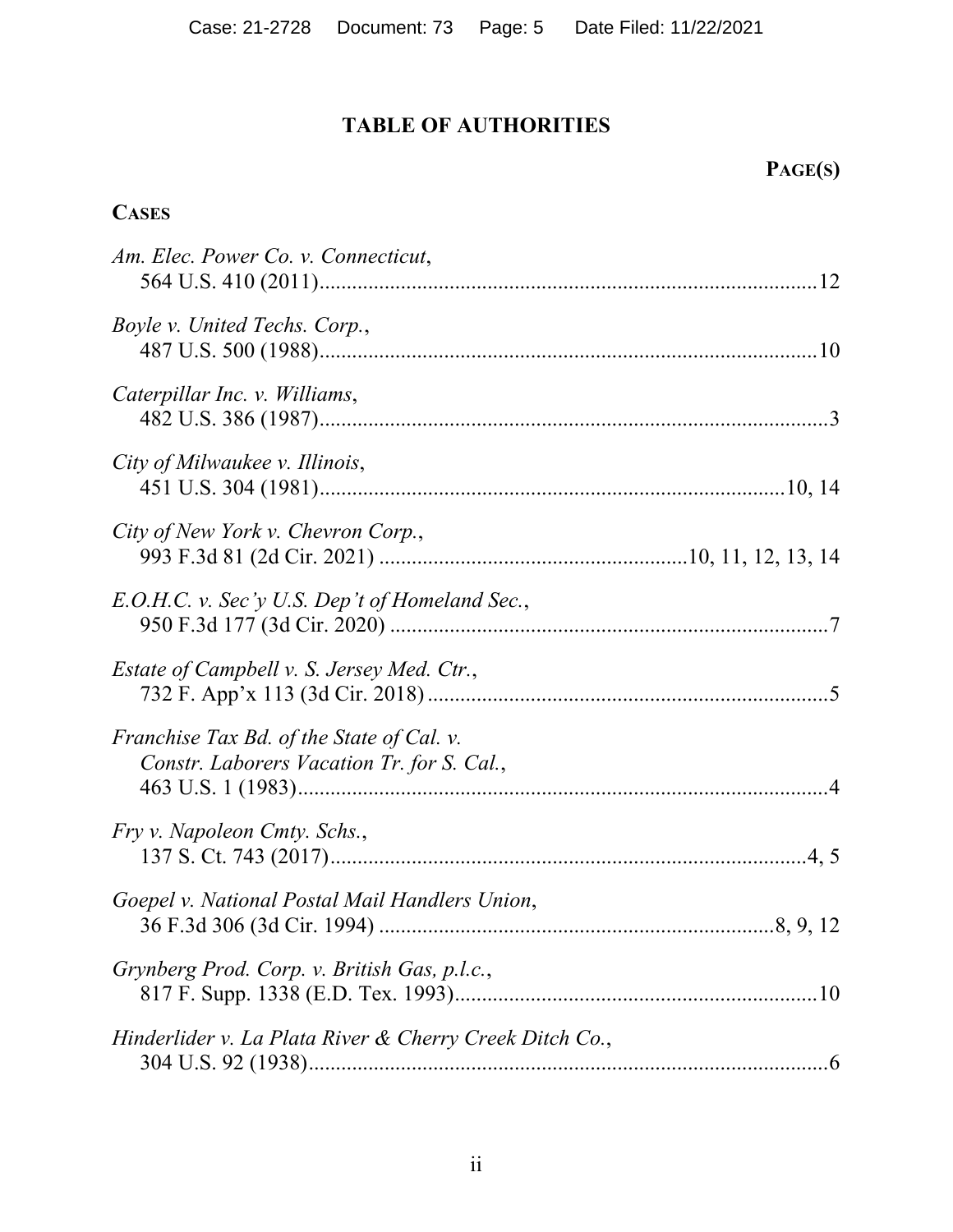| Holmes Grp., Inc. v. Vornado Air Circulation Sys., Inc., |
|----------------------------------------------------------|
| Illinois v. City of Milwaukee,                           |
| Int'l Paper Co. v. Ouellette,                            |
| New SD, Inc. v. Rockwell Int'l Corp.,                    |
| North Carolina ex rel. Cooper v. Tenn. Valley Auth.,     |
| OBB Personenverkehr AG v. Sachs,                         |
| In re Otter Tail Power Co.,                              |
| PNC Bank, N.A. v. PPL Elec. Utils. Corp.,                |
| Rodriguez v. FDIC,                                       |
| Sam L. Majors Jewelers v. ABX, Inc.,                     |
| Tex. Indus., Inc. v. Radcliff Materials, Inc.,           |
| United Jersey Banks v. Parell,                           |
| Wheeldin v. Wheeler,                                     |
| <b>STATUTES</b>                                          |
|                                                          |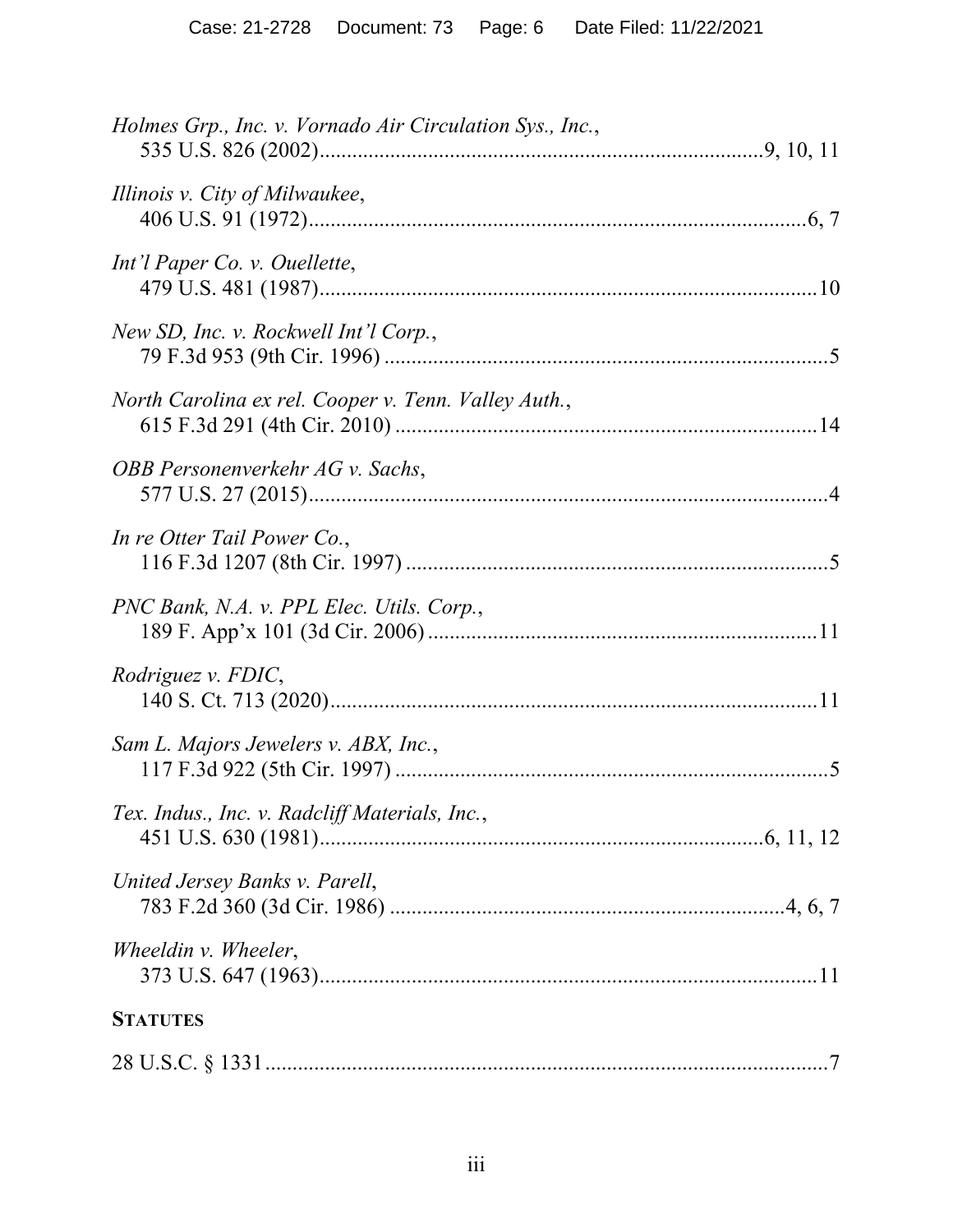# **OTHER AUTHORITIES**

14C Wright & Miller, Fed. Prac. & Proc. Juris. § 3722.1 (4th ed.) .......................... 4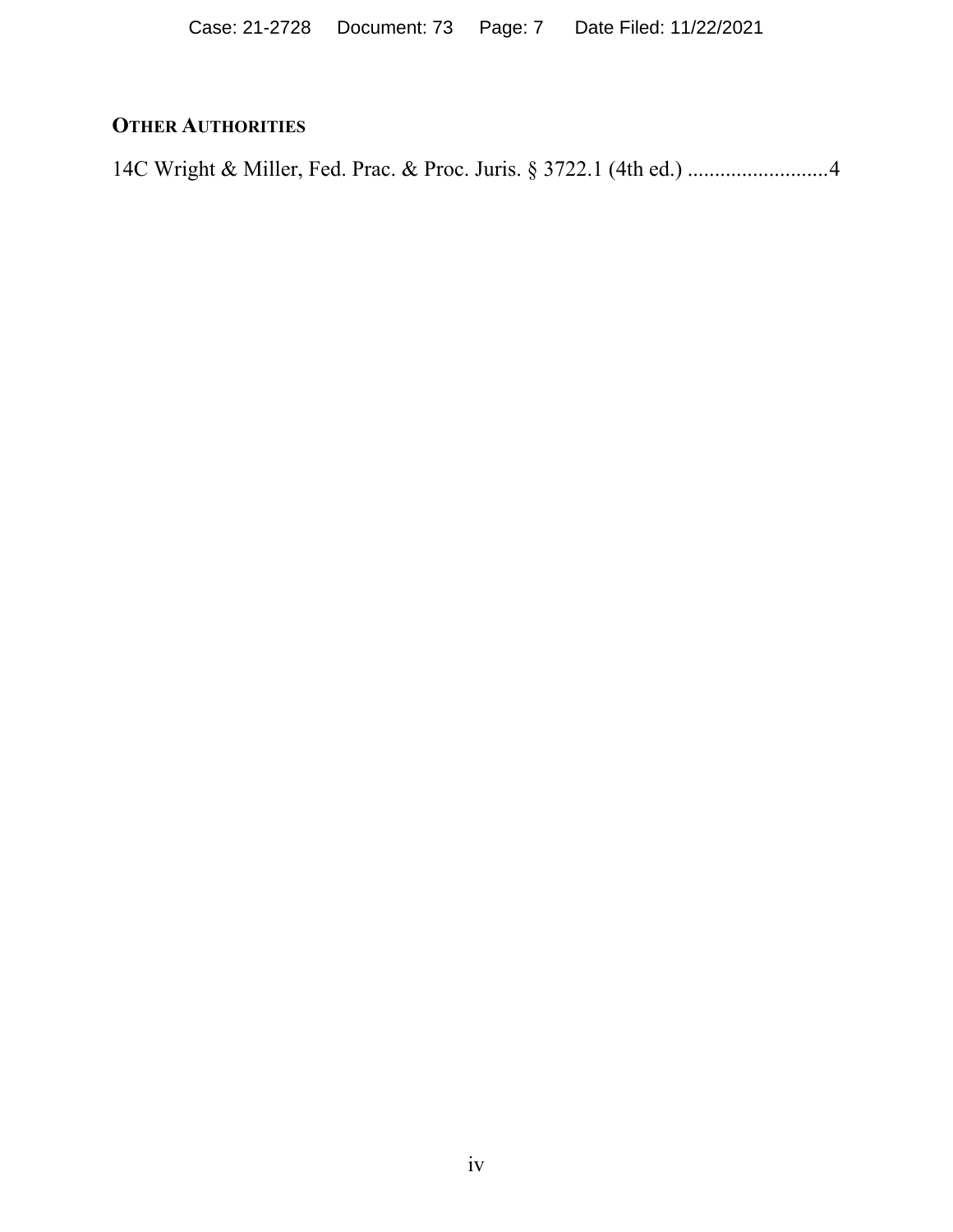# **INTEREST OF THE AMICUS CURIAE**<sup>1</sup>

The Chamber of Commerce of the United States of America is the world's largest business federation. It represents approximately 300,000 direct members and indirectly represents the interests of more than three million companies and professional organizations of every size, in every industry sector, and from every region of the country. An important function of the Chamber is to represent the interests of its members in matters before Congress, the Executive Branch, and the courts. To that end, the Chamber often files amicus curiae briefs in cases, like this one, that raise issues of concern to the nation's business community.

The Chamber has a strong interest in legal and policy issues relating to climate change. The global climate is changing, and human activities contribute to these changes. There is much common ground on which all sides could come together to address climate change with policies that are practical, flexible, predictable, and durable. The Chamber believes that durable climate policy must be made by Congress, which should both encourage innovation and investment to ensure significant emissions reductions and avoid economic harm for businesses, consumers, and disadvantaged communities. *See, e.g.*, Press Release, Sen. Sheldon

<sup>&</sup>lt;sup>1</sup> All parties have consented to the filing of this brief. No counsel for any party authored this brief in whole or in part, and no entity or person, aside from amicus curiae, its members, or its counsel, made any monetary contribution intended to fund the preparation or submission of this brief.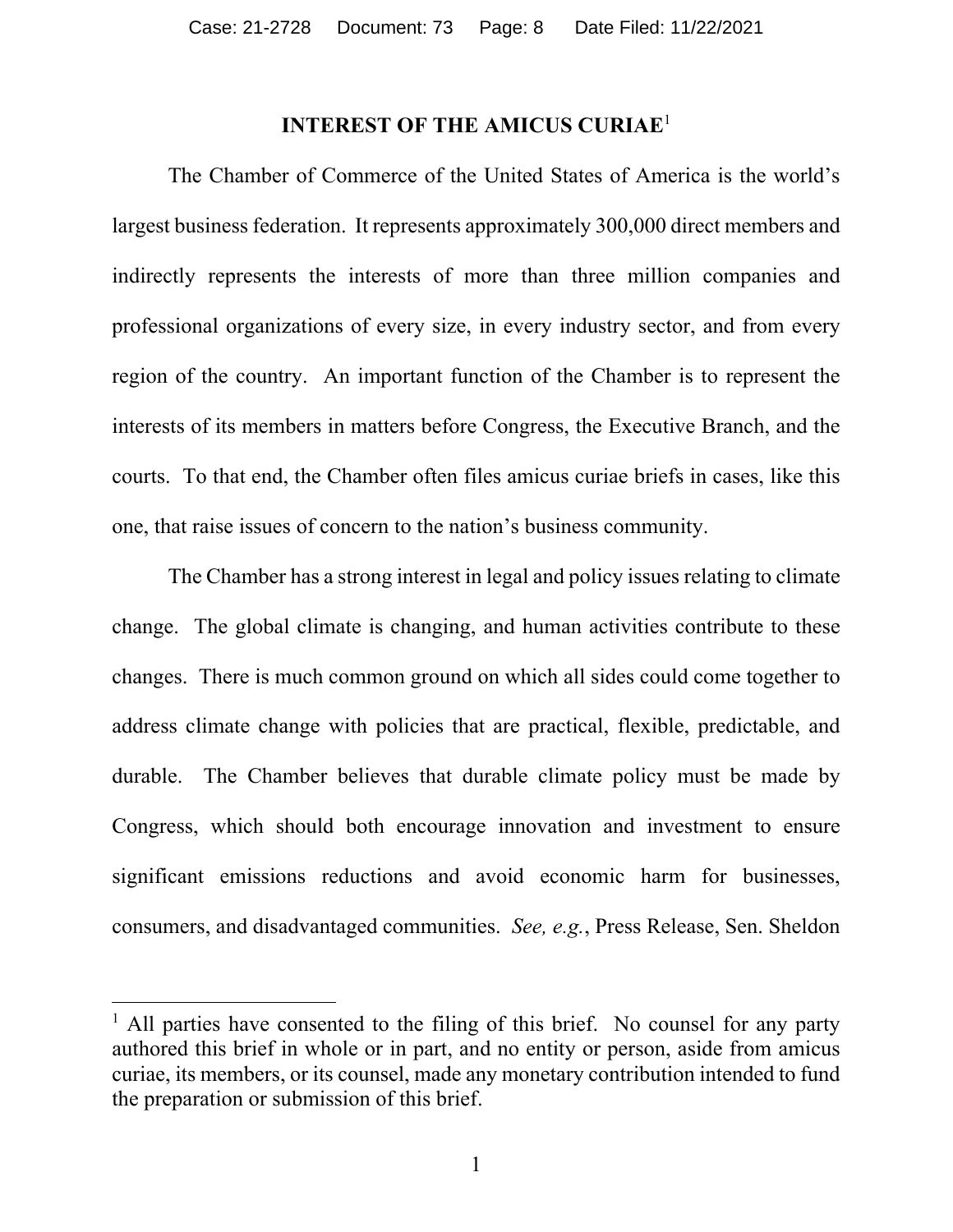Whitehouse, *New Bipartisan, Bicameral Proposal Targets Industrial Emissions for Reduction* (July 25, 2019), https://tinyurl.com/y49xfg3a (reporting the Chamber's support for the bipartisan Clean Industrial Technology Act). U.S. climate policy should recognize the urgent need for action, while maintaining the national and international competitiveness of U.S. industry and ensuring consistency with free enterprise and free trade principles. *See* U.S. Chamber of Commerce, Our Approach to Climate Change, https://www.uschamber.com/climate-change-position. Governmental policies aimed at achieving these goals should not be made by the courts, much less by a patchwork of actions under state common law.

### **INTRODUCTION AND SUMMARY OF ARGUMENT**

The well-pleaded complaint rule makes a plaintiff the master of its complaint, but the rule does not let plaintiffs escape the jurisdictional consequences of the claims they choose to assert. Federal claims are removable to federal court, and that rule holds true even if the plaintiff fails to acknowledge—or tries to obscure—the federal nature of its claims. Where the distinctly federal nature of a claim is apparent from the plaintiff's allegations—such as allegations that present a cross-border claim for contributions to global climate change, which can arise only under federal common law—the plaintiff's artful refusal to attach the label "federal common law" to its claims does not matter. If the gravamen of the complaint reveals that the claim can only be federal, then it arises under federal law.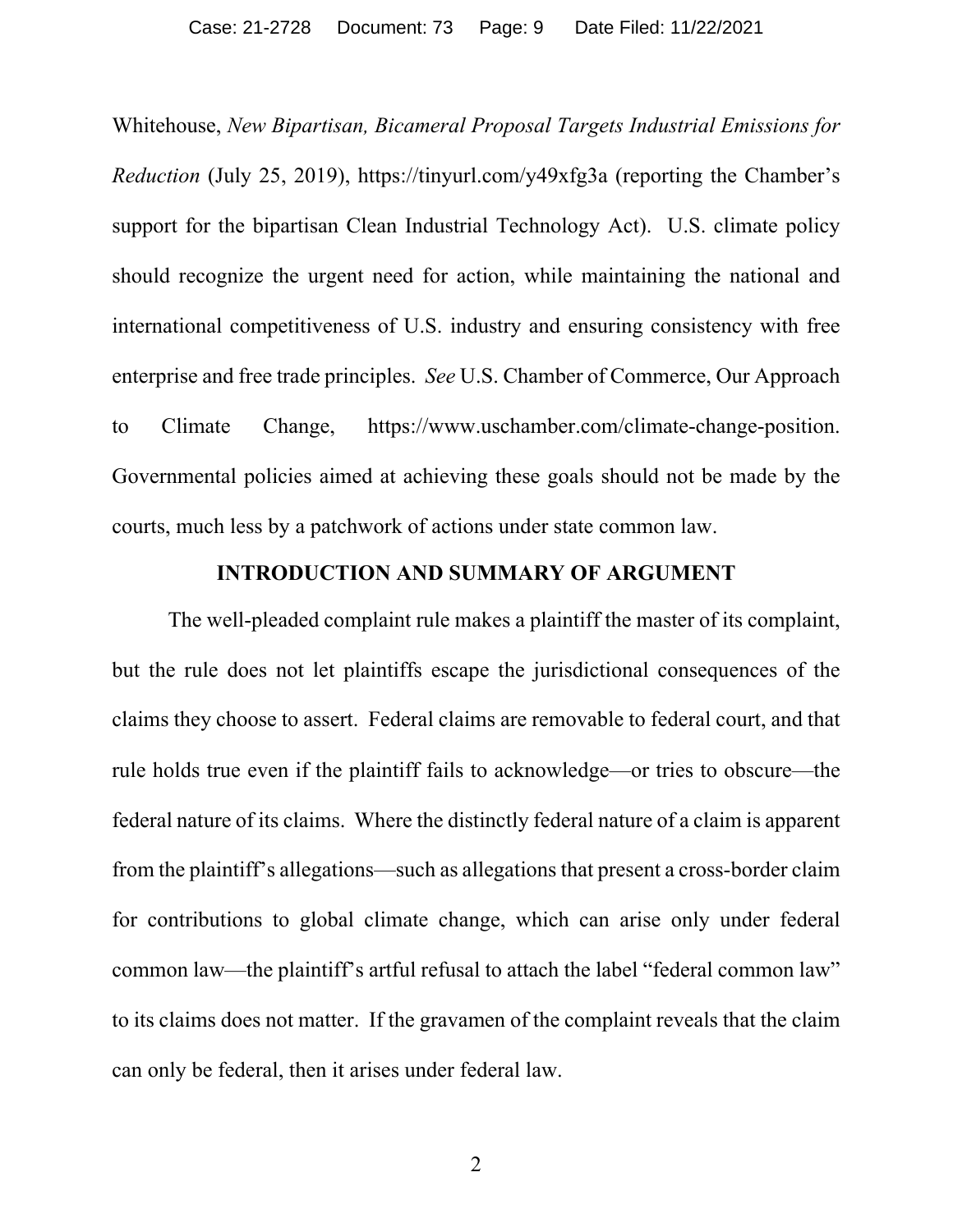Treating inherently federal claims as federal is entirely consistent with the well-pleaded complaint rule. That rule respects a plaintiff's deliberate choice to present a state-law claim in state court, but there is no such choice available where there *is* no state-law claim. In the narrow, discrete, and easily identifiable subset of areas where federal common law governs, a state common law cause of action cannot exist.

The City of Hoboken's claims regarding the harm arising from the effects of global climate change are exactly the sort of interstate and international claims that require the application of federal common law. The City may assert a localized harm, but the alleged cause of that harm is anything but local—an inherently global phenomenon that is caused by parties and activities not only in every state in the United States, but in every country on the planet. Claims seeking to impose liability for such cross-border harms are inherently federal and belong in federal court.

## **ARGUMENT**

#### I. **Federal courts have original jurisdiction over a claim that can be based only on federal common law.**

#### **The well-pleaded complaint rule does not allow courts to ignore**   $\mathbf{A}$ . **the inherently federal basis of a claim.**

Under the well-pleaded complaint rule, "federal jurisdiction exists only when a federal question is presented on the face of the plaintiff's properly pleaded complaint." *Caterpillar Inc. v. Williams*, 482 U.S. 386, 392 (1987). But an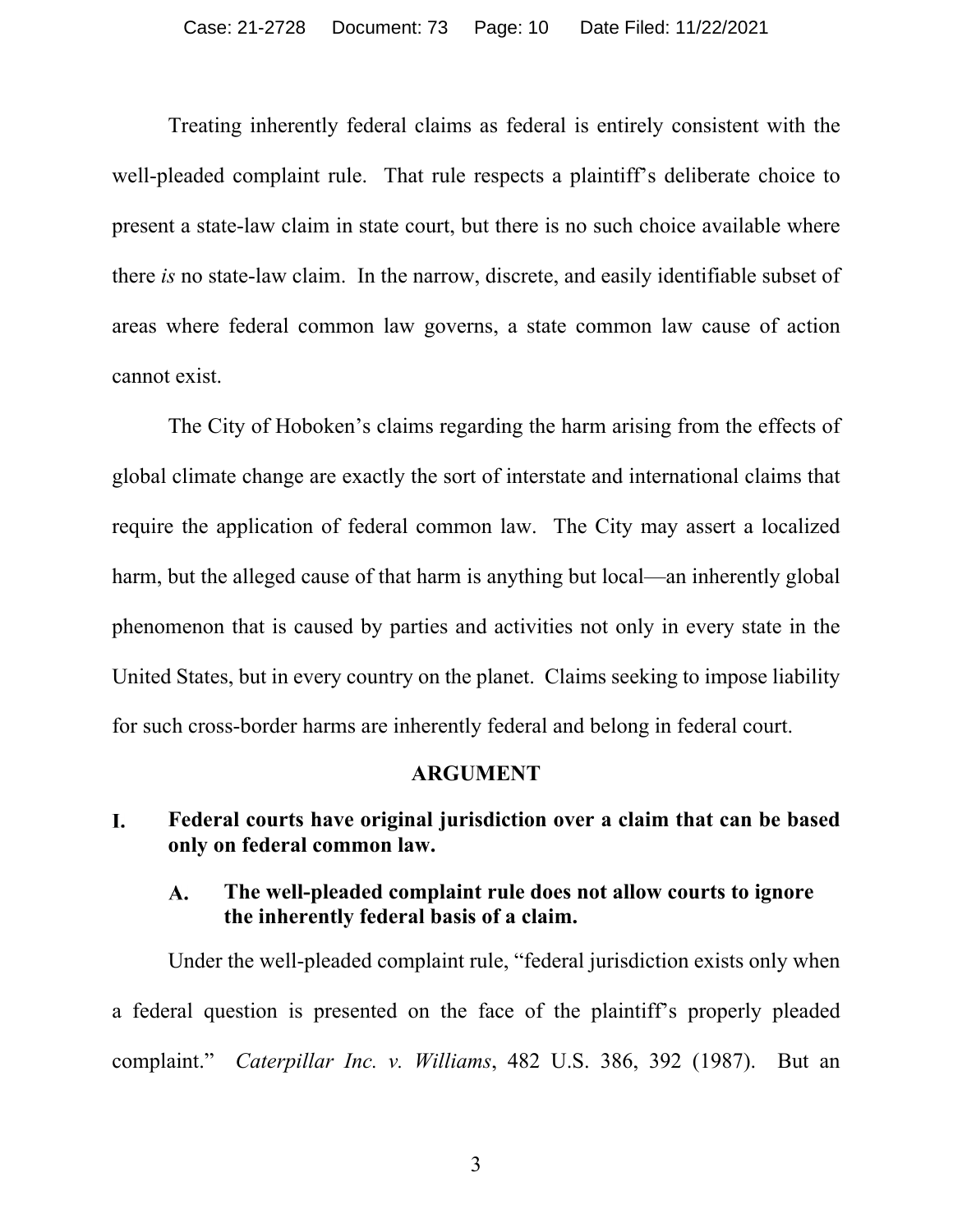"independent corollary" of the rule is that "a plaintiff may not defeat removal by omitting to plead necessary federal questions in a complaint." *Franchise Tax Bd. of the State of Cal. v. Constr. Laborers Vacation Tr. for S. Cal.*, 463 U.S. 1, 22 (1983) (citation omitted). Thus, a plaintiff may be the "master of his complaint" and ordinarily may choose to bring a state-law claim in state court, but he cannot deliberately disguise an "inherently federal cause of action." 14C Wright & Miller, Fed. Prac. & Proc. Juris. § 3722.1 (4th ed.). Where a plaintiff obscures the inherently federal nature of his claim, the plaintiff's case is removable to federal court. *United Jersey Banks v. Parell*, 783 F.2d 360, 367 (3d Cir. 1986) (noting there is "ample precedent" demonstrating that federal jurisdiction lies where "the state claim pleaded is 'really one' of federal law").

In other jurisdictional contexts, courts look to the "gravamen" of the complaint, not just to the label the plaintiff attaches, to determine whether the complaint invokes federal jurisdiction. *OBB Personenverkehr AG v. Sachs*, 577 U.S. 27, 36 (2015) (looking not just at how the plaintiff "recast[s]" her negligence claims, and instead at the "'essentials' of her suit," to determine whether jurisdiction existed under the Foreign Sovereign Immunities Act (citation omitted)); *see also Fry v. Napoleon Cmty. Schs.*, 137 S. Ct. 743, 755 (2017) (holding that courts must look to the "gravamen" of the plaintiff's complaint and "set[] aside any attempts at artful pleading" to determine whether the plaintiff's claim requires exhaustion under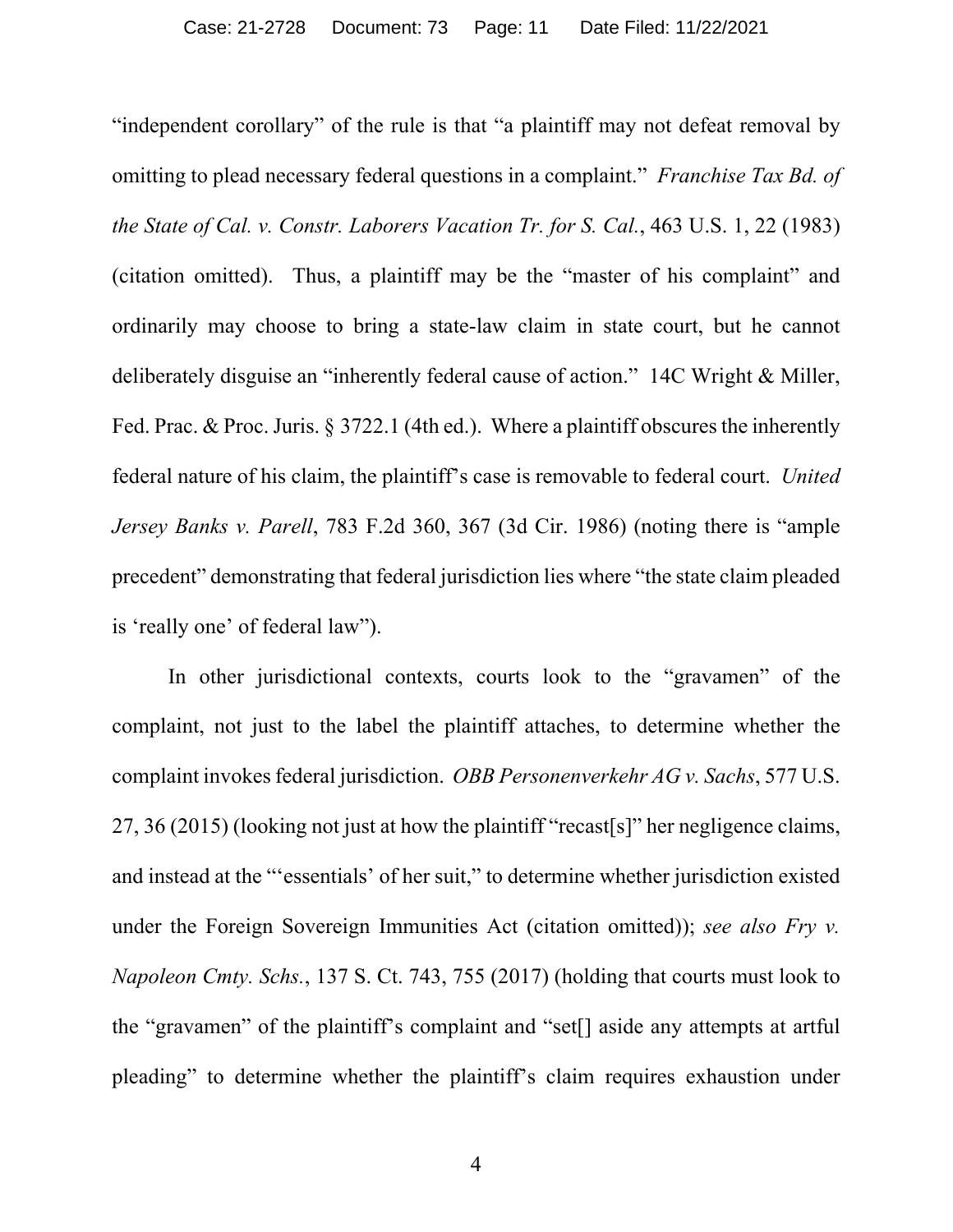federal law). What matters is "substance, not surface": "[t]he use (or non-use) of particular labels and terms is not what matters." *Fry*, 137 S. Ct. at 755; *Estate of Campbell v. S. Jersey Med. Ctr.*, 732 F. App'x 113, 116 (3d Cir. 2018) (noting that basing "a defendant's ability to avail himself of a federal forum . . . on how the plaintiff pled the action, rather than the substance of the plaintiff's claims," would allow a plaintiff to "avoid federal question jurisdiction through 'artful pleading'"). Focusing on the "gravamen" of a complaint, rather than whether a plaintiff used or avoided the right "magic words," ensures that a plaintiff cannot manipulate federal jurisdiction "through artful pleading." *Fry*, 137 S. Ct. at 755 (citation omitted).

The rule is no different in the narrow but important circumstances where a claim is inherently federal; in those situations, casting the claim in different language does not make it arise under different law. One such inherently federal claim is a common law cause of action governed by a uniform federal decisional standard.<sup>2</sup> Where the claim arises in an area that is governed exclusively by federal law, a

<sup>2</sup> *Sam L. Majors Jewelers v. ABX, Inc.*, 117 F.3d 922, 924, 929 (5th Cir. 1997) ("[I]f the cause of action arises under federal common law principles, jurisdiction may be asserted."); *In re Otter Tail Power Co.*, 116 F.3d 1207, 1214-15 (8th Cir. 1997) (holding that a case presented a federal question because it "raise[d] important questions of federal law," including "the federal common law of inherent tribal sovereignty"); *New SD, Inc. v. Rockwell Int'l Corp.*, 79 F.3d 953, 954-55 (9th Cir. 1996) (noting that, "on government contract matters having to do with national security, state law is totally displaced by federal common law," and "[w]hen federal law applies . . . it follows that the question arises under federal law, and federal question jurisdiction exists").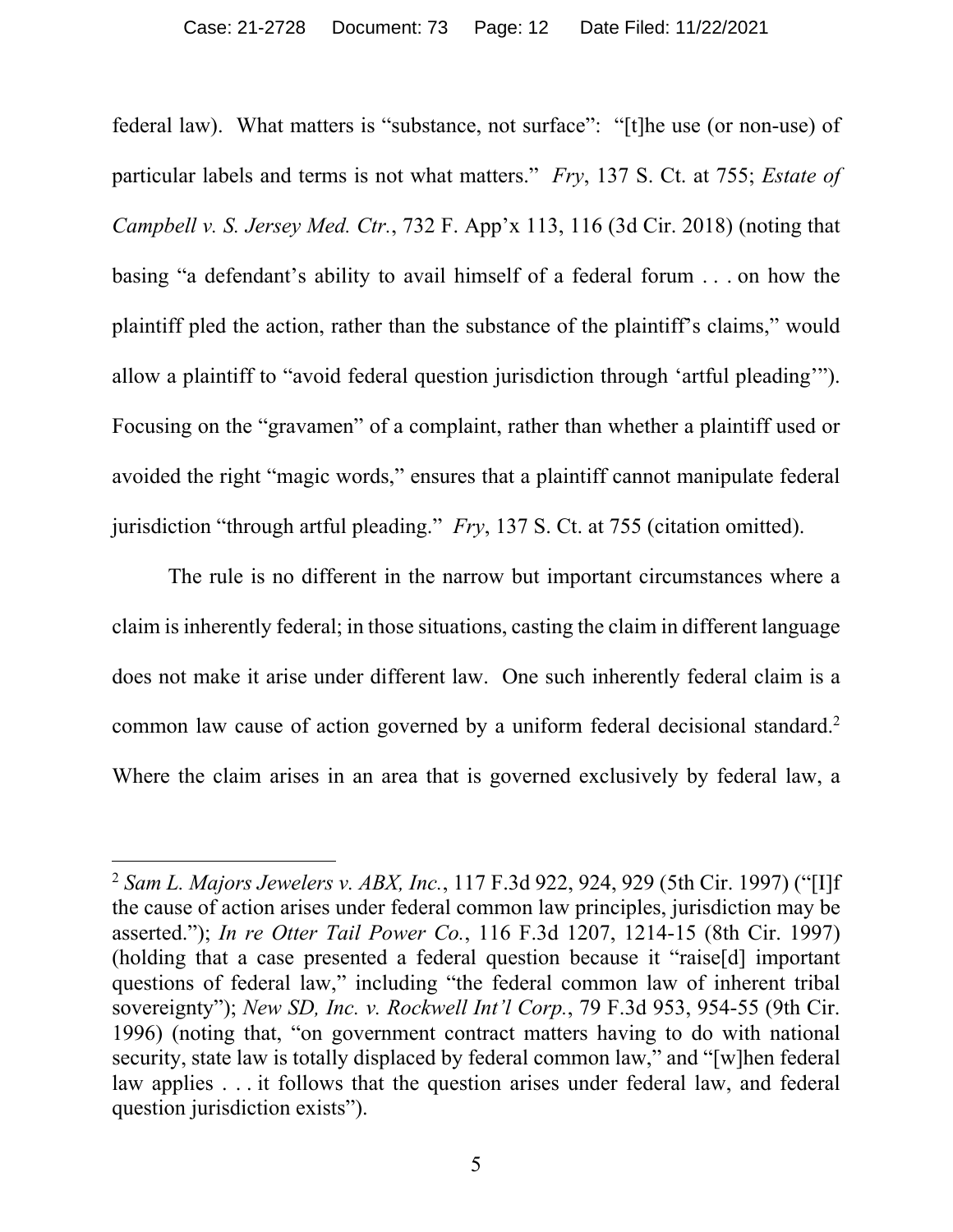plaintiff cannot "deny a defendant a federal forum" by artfully pleading "a federal claim . . . as a state law claim." *United Jersey*, 783 F.2d at 367. Thus, a federal common law claim may be readily apparent from the "essentials" of a complaint if the allegations involve matters such as "air and water in their ambient or interstate aspects," *Illinois v. City of Milwaukee*, 406 U.S. 91, 103 (1972) (*Milwaukee I*), or other "especial federal concerns to which federal common law applies," such as "the rights and obligations of the United States," or "the conflicting rights of States or our relations with foreign nations." *Tex. Indus., Inc. v. Radcliff Materials, Inc.*, 451 U.S. 630, 641 & n.13 (1981); *e.g.*, *Hinderlider v. La Plata River & Cherry Creek Ditch Co.*, 304 U.S. 92, 110 (1938) ("[W]hether the water of an interstate stream must be apportioned between the two States is a question of 'federal common law' upon which neither the statutes nor the decisions of either State can be conclusive." (citations omitted)). In those areas where "especial federal concern[s]" are implicated, the *only* claim that can be pleaded is a federal one, as federal common law governs where the nature of the claim "makes it inappropriate for state law to control." *Tex. Indus.*, 451 U.S. at 641 & n.13. That claim can be governed only by the laws of the United States and thus is properly brought in federal court.

The district court concluded that Defendants' invocation of "the federal common law" constituted an "affirmative defense that the federal common law preempts Plaintiff's claims," and it remanded the case because an affirmative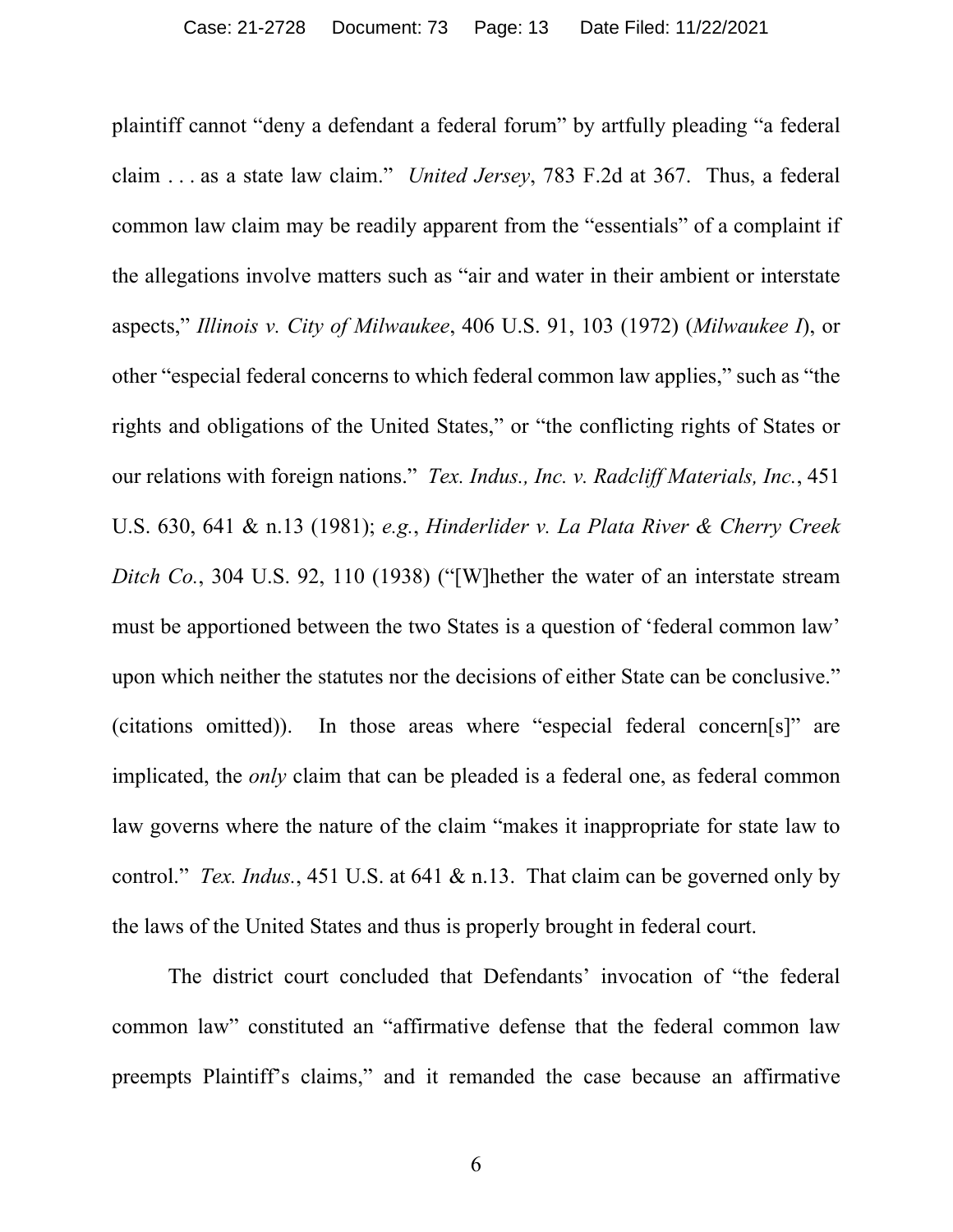defense based on "ordinary preemption" is not a basis for federal jurisdiction. JA25. But the court's underlying assumption—that federal common law merely gives rise to a preemption defense—is wrong; federal common law governs the entirety of Hoboken's claims, not just the defenses to those claims. *See Milwaukee I*, 406 U.S. at 100 ("[Section] 1331 jurisdiction will support *claims* founded upon federal common law as well as those of a statutory origin" (emphasis added)). When federal common law governs a claim, it is the only law that can apply, *see* p. 10, *infra*, and thus the claim necessarily "aris[es] under the . . . laws . . . of the United States." 28 U.S.C. § 1331; *see E.O.H.C. v. Sec'y U.S. Dep't of Homeland Sec.*, 950 F.3d 177, 192 (3d Cir. 2020) (noting that because the underlying "claim [wa]s governed by federal common law," and "because federal common law is federal law," the federal courts had "arising under" jurisdiction under  $\S$  1331). And any claim that "aris[es] under" federal law is removable to federal court.

The district court compounded its error by relying on the label that Hoboken applied to its claims. The district court determined that Hoboken did not engage in artful pleading because (1) it "chose to plead only state law claims," (2) none of its claims were "premised on federal law," and (3) there was no contention that Hoboken "omitted any facts to avoid federal jurisdiction." JA27. But the whole point of the "artful pleading" doctrine is to *disregard* a plaintiff's characterization of its claim when the claim is obviously federal. *United Jersey*, 783 F.2d at 366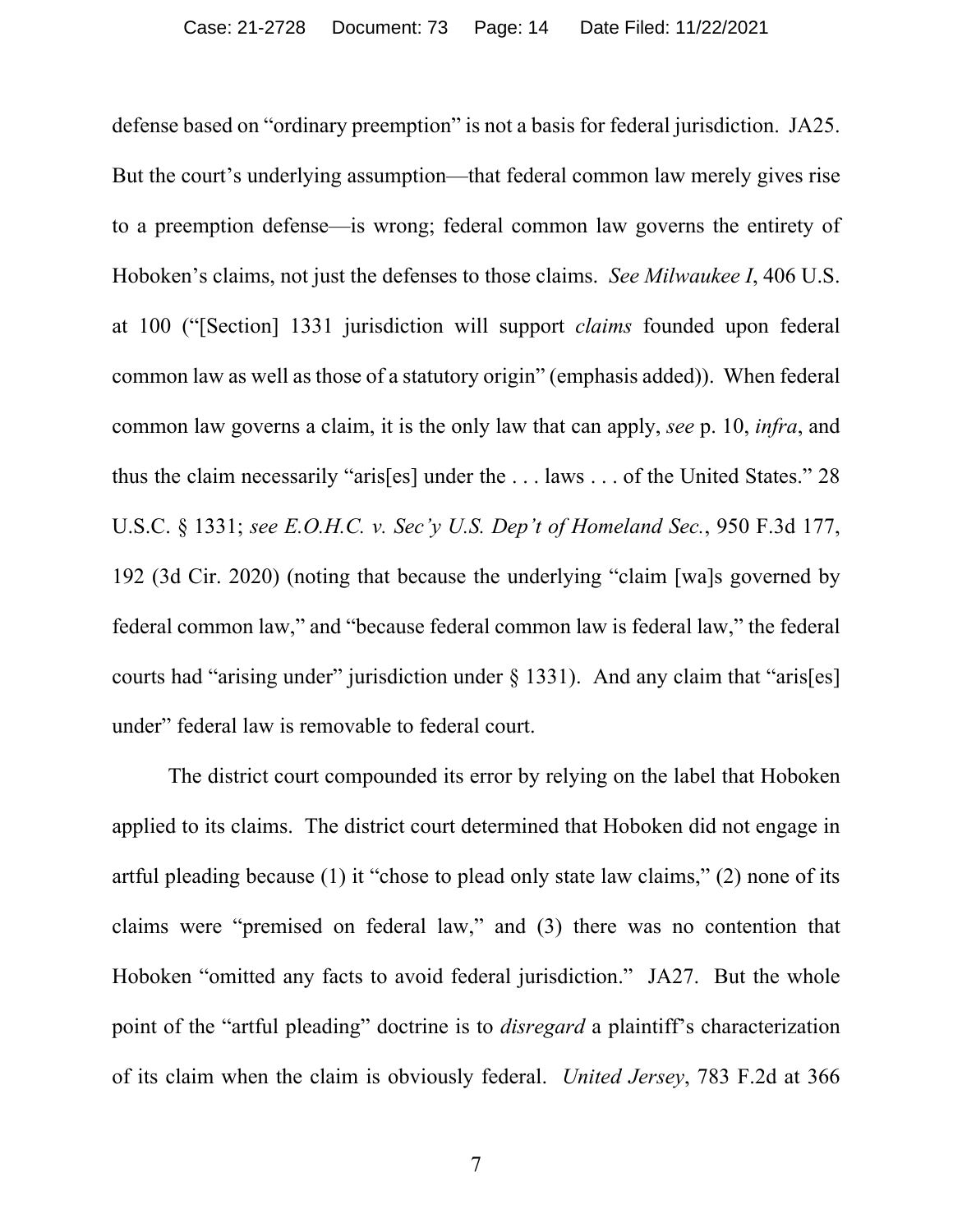(artful-pleading doctrine is one of "two situations where federal jurisdiction could be available *even though plaintiff based its claim in state court on state law*" (emphasis added)). Defendants argued that Hoboken's claims *are* premised on federal law; the district court gave no reason why they are not, except that Hoboken says they are not.

Citing *Goepel v. National Postal Mail Handlers Union*, 36 F.3d 306 (3d Cir. 1994), the district court also suggested that "only complete preemption can convert a state law-based complaint into a federal case." JA27 n.7. But the court misunderstood *Goepel.* While *Goepel* did state that "the only state claims that are 'really' federal claims and thus removable to federal court are those that are preempted completely by federal law," 36 F.3d at 311-12, the *Goepel* panel had no occasion to consider whether state claims could be treated as "'really' federal" by some other means, such as the obvious application of federal common law for claims masquerading as state-law claims. The basis for artful-pleading removal in that case was a claim of statutory preemption, and thus, this Court had no reason to discuss anything other than statutory preemption in its jurisdictional analysis. *Id.* at 313 (concluding that the Federal Employees Health Benefit Act "does not create a statutory cause of action vindicating the same interest that the Goepels' state causes of action seek to vindicate," and thus, "complete preemption does not apply"). Accordingly, *Goepel* does not foreclose a case from being removed to federal court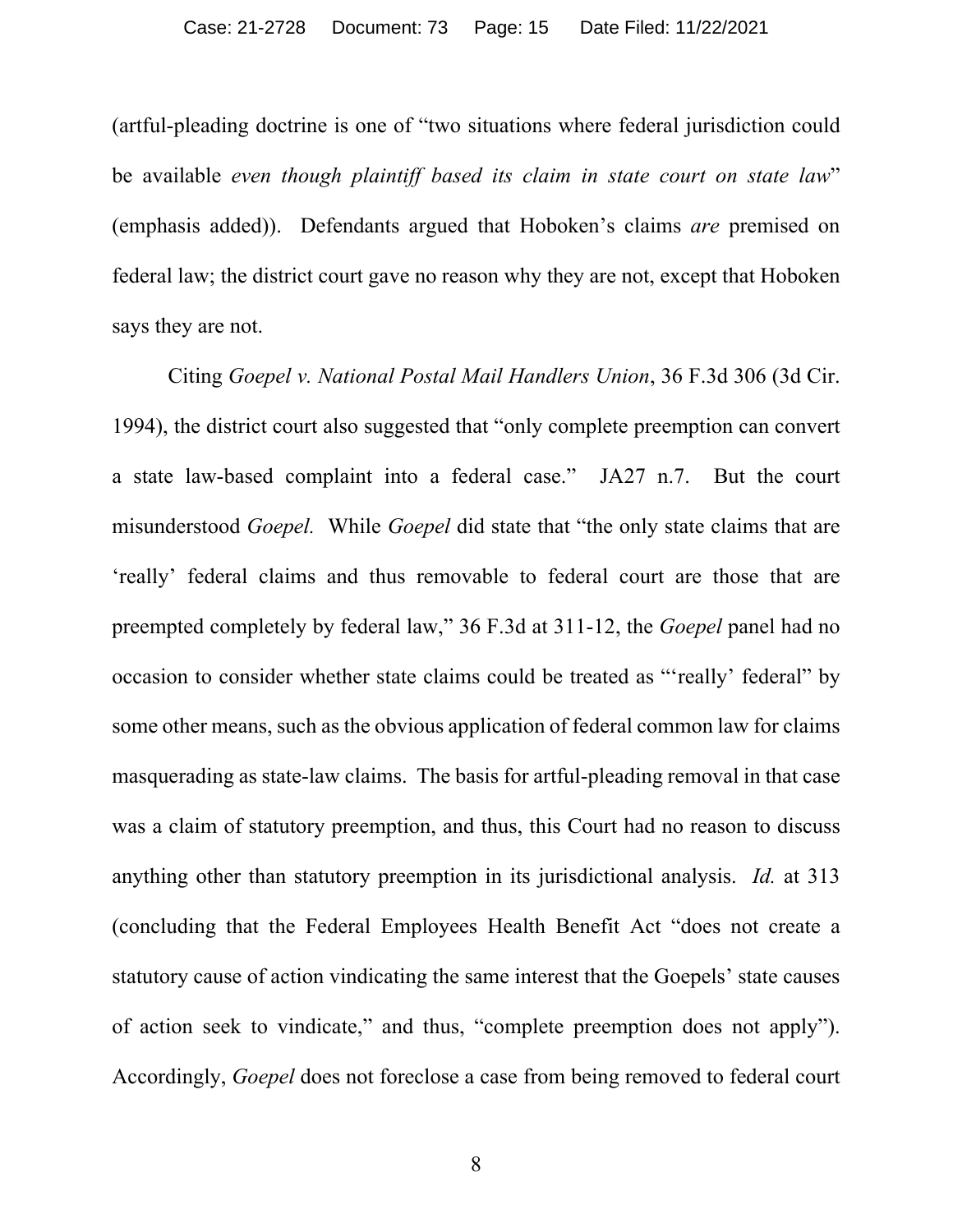by virtue of the obvious application of federal common law to claims that are labeled as state-law claims. *Cf. id.* at 309 n.3 ("We do not reach the question of whether the Goepels could have stated a cause of action under federal common law.").

#### **B. Removal of federal common law claims, however they are labeled, is wholly consistent with the policies underlying the well-pleaded complaint rule.**

Three "longstanding policies" justify the ordinary application of the wellpleaded complaint rule: (1) respect for the plaintiff's deliberate choice to "eschew[] claims based on federal law,  $\dots$  to have the cause heard in state court"; (2) avoiding the radical expansion of "the class of removable cases, contrary to the '[d]ue regard for the rightful independence of state governments'"; and (3) preventing the "undermin[ing] [of] the clarity and ease of administration of the well-pleaded complaint doctrine, which serves as a 'quick rule of thumb' for resolving jurisdictional conflicts." *Holmes Grp., Inc. v. Vornado Air Circulation Sys., Inc.*, 535 U.S. 826, 831-32 (2002) (citation omitted). Each of those policies is completely consistent with upholding the removal of federal common law claims, including federal common law claims set forth in an artfully pleaded complaint that attempts to recast such claims as state-law claims.

First, the usual respect accorded to a plaintiff's choice of law and forum do not apply when the plaintiff alleges a common-law claim that is inherently federal; where federal common law applies, there can be no state-law claim. One of the main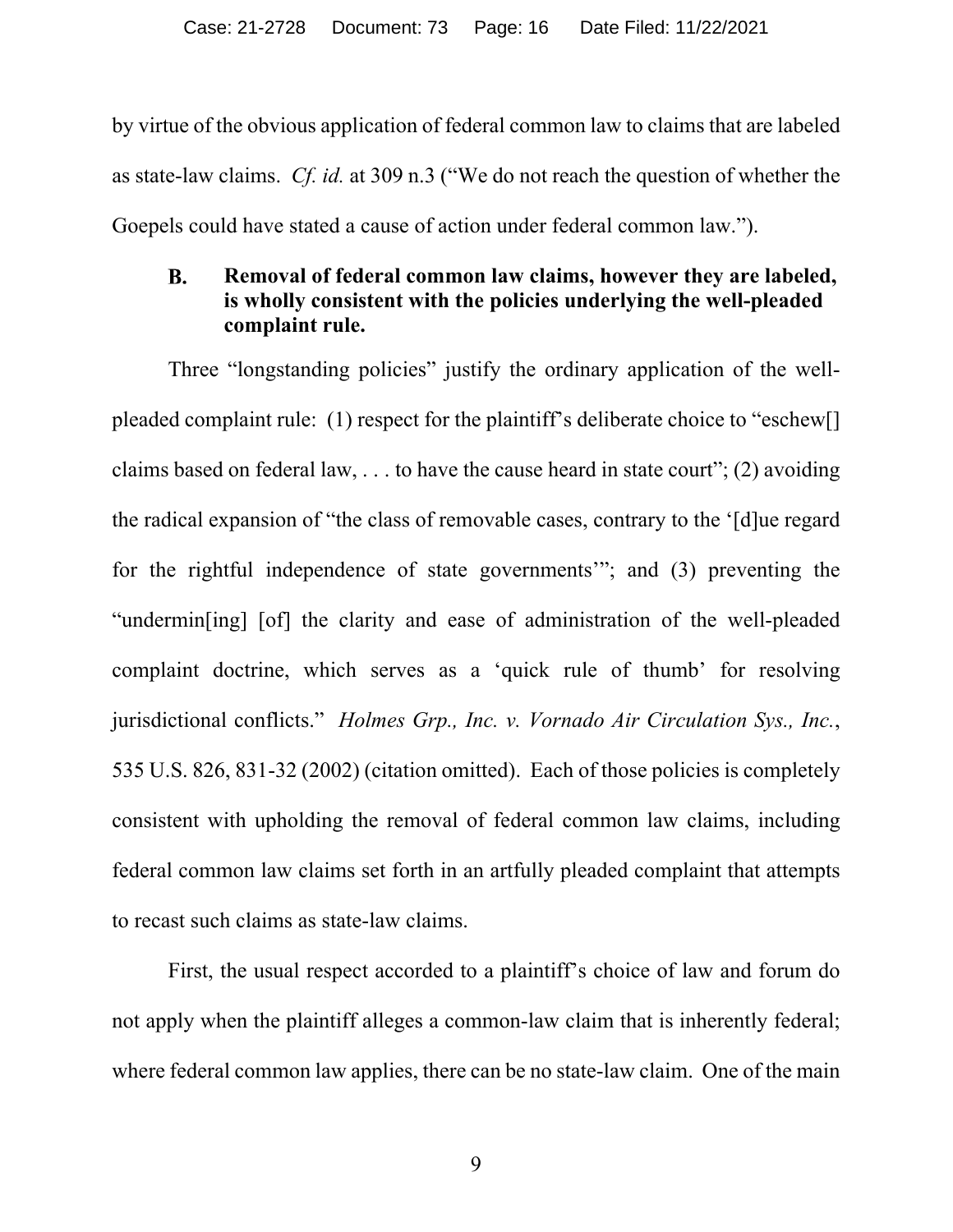purposes of the well-pleaded complaint rule is to honor the plaintiff's choice of bringing a claim "in state court under state law." *Id.* at 832. But where federal common law governs, the "implicit corollary" is that there is no state law to apply. *Int'l Paper Co. v. Ouellette*, 479 U.S. 481, 488 (1987); *see also Boyle v. United Techs. Corp.*, 487 U.S. 500, 504 (1988) (where federal common law applies, "state law is . . . replaced"); *City of Milwaukee v. Illinois*, 451 U.S. 304, 313 n.7 (1981) (*Milwaukee II*) ("If state law can be applied, there is no need for federal common law; if federal common law exists, it is because state law cannot be used."). That corollary is best demonstrated in cases where federal common law necessarily governs because the claim is interstate and international in nature; transboundary issues cannot be resolved by a patchwork of state courts applying local law in an uncoordinated manner. *E.g.*, *City of New York v. Chevron Corp.*, 993 F.3d 81, 85- 86 (2d Cir. 2021) ("Global warming presents a uniquely international problem of national concern. It is therefore not well-suited to the application of state law."); *Grynberg Prod. Corp. v. British Gas, p.l.c.*, 817 F. Supp. 1338, 1356 (E.D. Tex. 1993) ("International relations are not such that both the states and the federal government can be said to have an interest; the states have little interest because the problems involved [in international relations] are uniquely federal." (citation omitted and internal quotation marks)).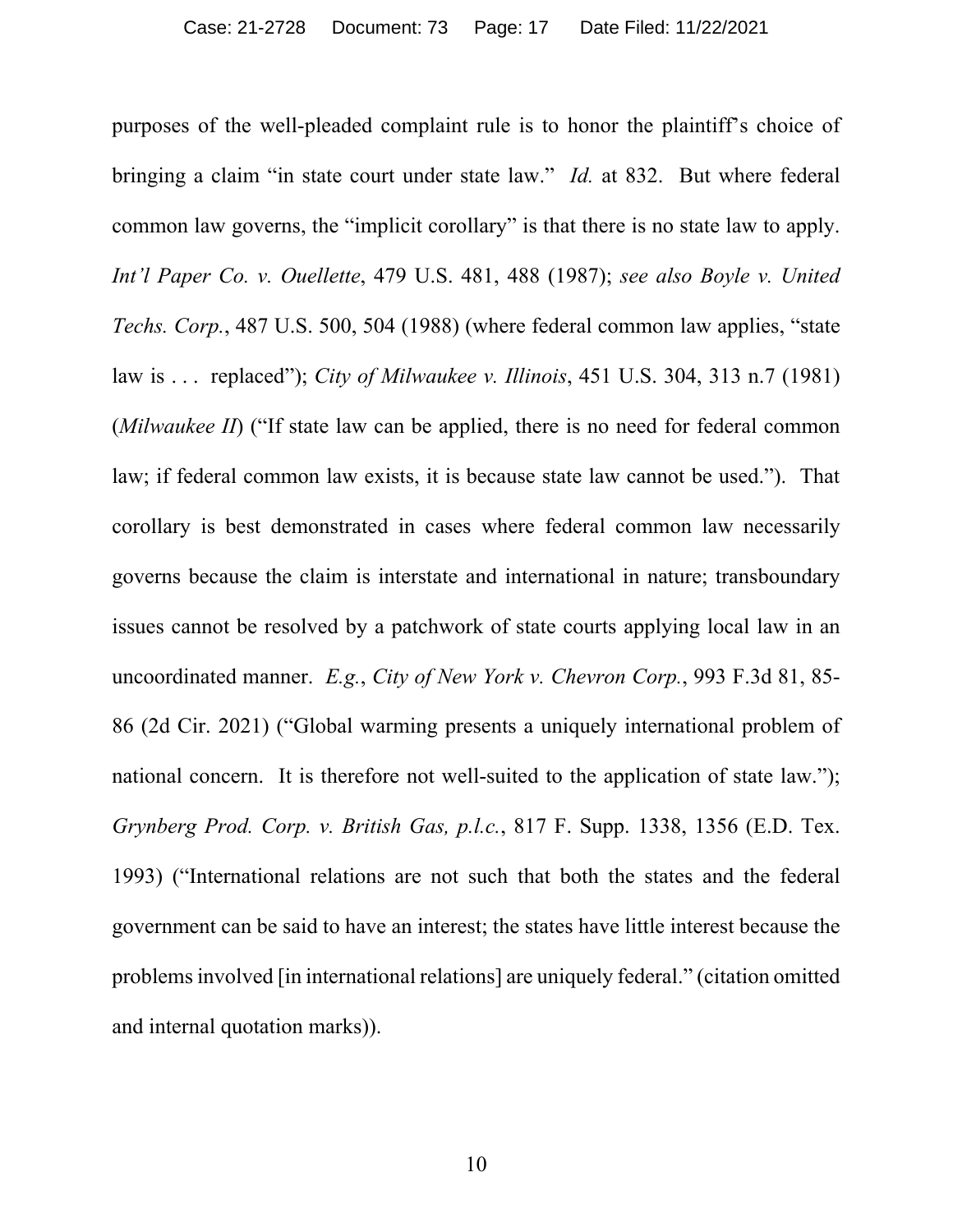Second, there is no risk of flooding federal courts with a new wave of removal cases premised on federal common law. *Holmes*, 535 U.S. at 832; *PNC Bank, N.A. v. PPL Elec. Utils. Corp.*, 189 F. App'x 101, 104 n.3 (3d Cir. 2006) (federal-question jurisdiction must be "consistent with congressional judgment about the sound division of labor between state and federal courts" (citation and internal quotation marks omitted)). Federal common law plays "a necessarily modest role," *Rodriguez v. FDIC*, 140 S. Ct. 713, 717 (2020), and thus the "instances where [federal courts] have created federal common law are few and restricted." *Wheeldin v. Wheeler*, 373 U.S. 647, 651 (1963); *see Tex. Indus.*, 451 U.S. at 641 (federal common law exists only in "narrow areas"). In those few areas where federal common law applies, there is little risk of intruding upon the "independence of state governments," as those areas necessarily fall outside state authority. *Holmes*, 535 U.S. at 832 (citation omitted).

Conversely, failing to recognize federal common law claims for what they are, just because the plaintiff refuses to acknowledge it, risks allowing state courts and state law to intrude upon federal priorities. As the Second Circuit has warned, attempting to apply state law in an area where federal common law should apply risks "upsetting the careful balance" of federal prerogatives. *New York*, 993 F.3d at 93. In a case very similar to this one that presented claims for relief based on climate change, the Supreme Court made clear that "[e]nvironmental protection" is one such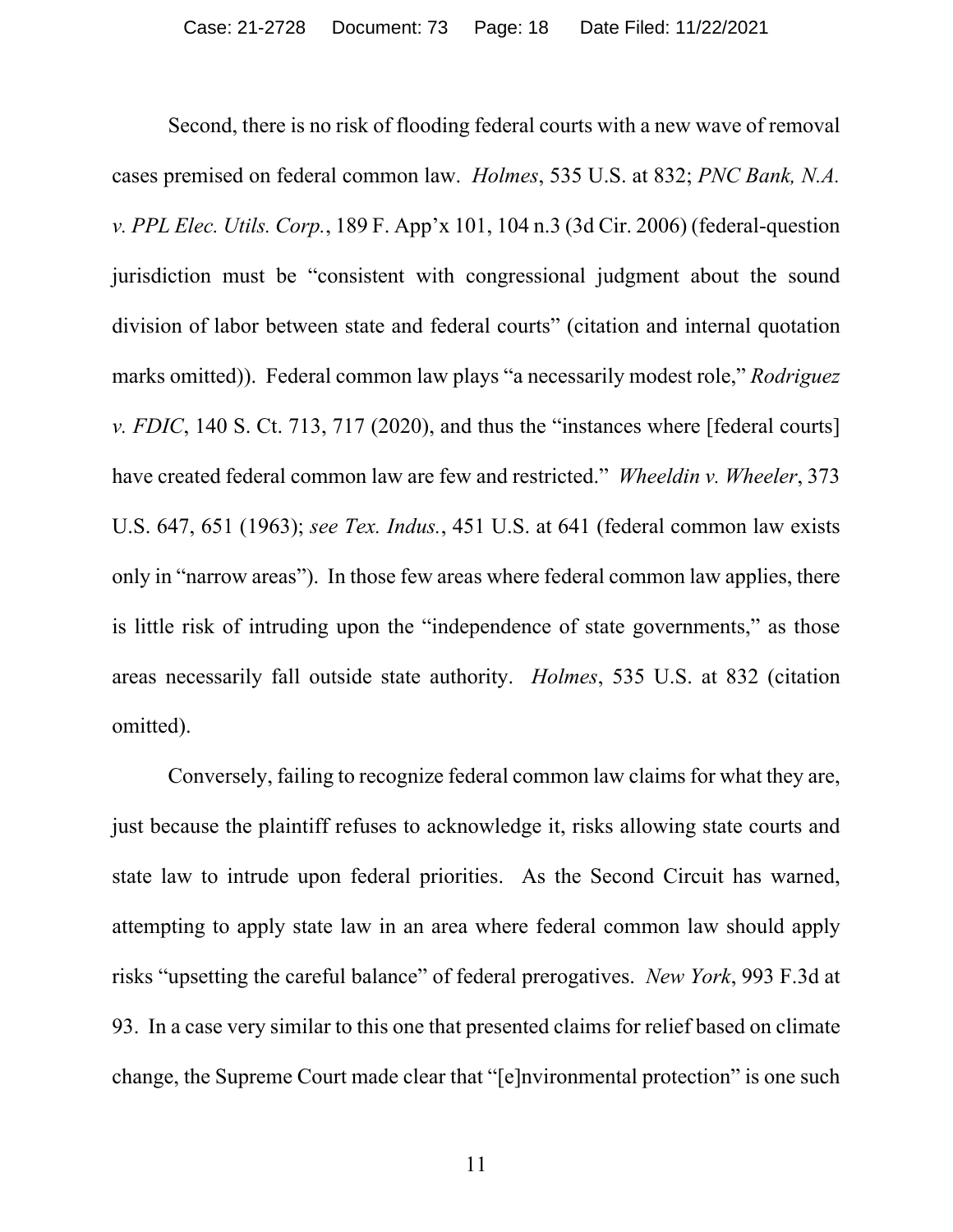area that is "undoubtedly . . . within *national* legislative power, one in which federal courts may fill in statutory interstices and, if necessary, even fashion federal law." *Am. Elec. Power Co. v. Connecticut*, 564 U.S. 410, 421 (2011) (emphasis added, citation and internal quotation marks omitted); *see id.* (quoting *Milwaukee I*, 406 U.S. at 103); *id.* at 422 (noting not only that the subject of tort law claims based on climate change "is meet for federal law governance," but that "borrowing the law of a particular State would be inappropriate" for federal common law claims based on climate change).<sup>3</sup>

Finally, using the artful pleading doctrine to recognize federal jurisdiction in cases presenting federal common law claims does not make the well-pleaded complaint rule any more complicated to apply. It is not difficult to identify the few narrow areas of the law that raise the sort of "especial federal concerns to which federal common law applies." *Tex. Indus.*, 451 U.S. at 641 n.13; *e.g.*, *id.* at 641 (identifying several "narrow areas" in which federal common law applies). The subject of "air and water in their ambient or interstate aspects," *Am. Elec. Power Co.*, 564 U.S. at 421 (quoting *Milwaukee I*, 406 U.S. at 103), is one such narrow category, and a claim of harm resulting from global climate change fits squarely into it.

<sup>&</sup>lt;sup>3</sup> Congress can also enact a statute that displaces federal common law, but whether Congress has done so here is a question that is not currently presented to this Court. *Am. Elec. Power*, 564 U.S. at 423; *New York*, 993 F.3d at 95.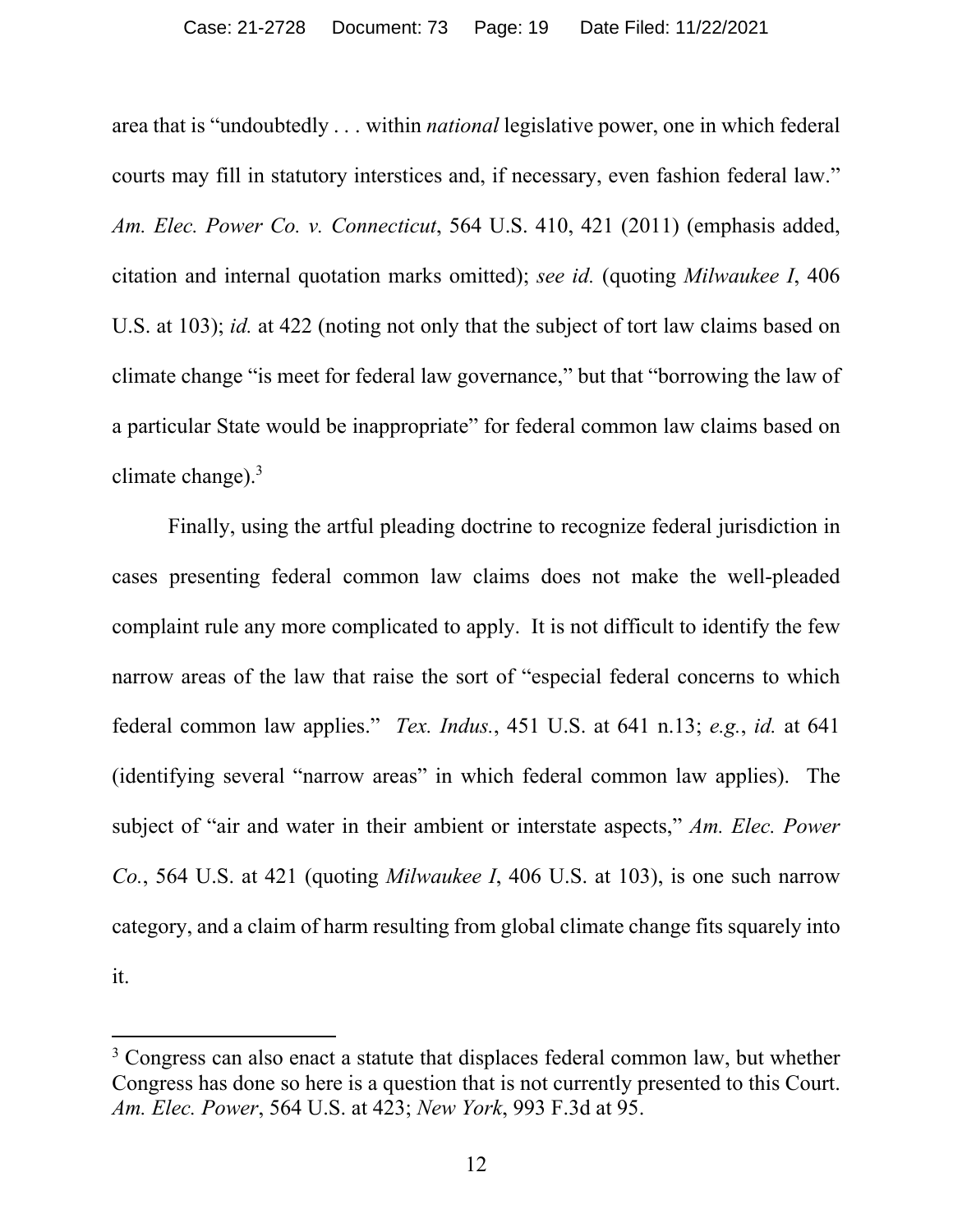#### II. **The artful pleading doctrine applies here to make Hoboken's claims removable.**

Hoboken's claims are about the inherently global problem of climate change. It alleges that Defendants have caused harm to the City by way of the inundation and flooding of "City- and privately-owned property," including "key public utilities," JA132-33—not by local conduct, but by "extracting, producing, and selling more than 12% of *the world's* fossil fuels since 1965." JA164 (emphasis added). The inherently global phenomenon of climate change—both its causes and its consequences—is the key issue that makes Hoboken's claims inherently federal in nature. As the Second Circuit explained in *New York*, artful pleading cannot turn "a suit over global greenhouse gas emissions" into a "local spat," simply by focusing on Hoboken's sliver of the alleged global environmental harm; the alleged "global greenhouse gas emissions" are "the singular source of . . . harm," and thus must be adjudged by federal common law standards, not by state common law. 993 F.3d at 91.

Hoboken's claims regarding cross-boundary emissions are of such an interstate and international character that the governing law can only be federal common law. "[A] mostly unbroken string of cases has applied federal law to disputes involving interstate air or water pollution." *Id*. Hoboken may be asserting a localized harm (or rather a localized manifestation of harms that occur everywhere), but the alleged harm flows entirely from interstate and international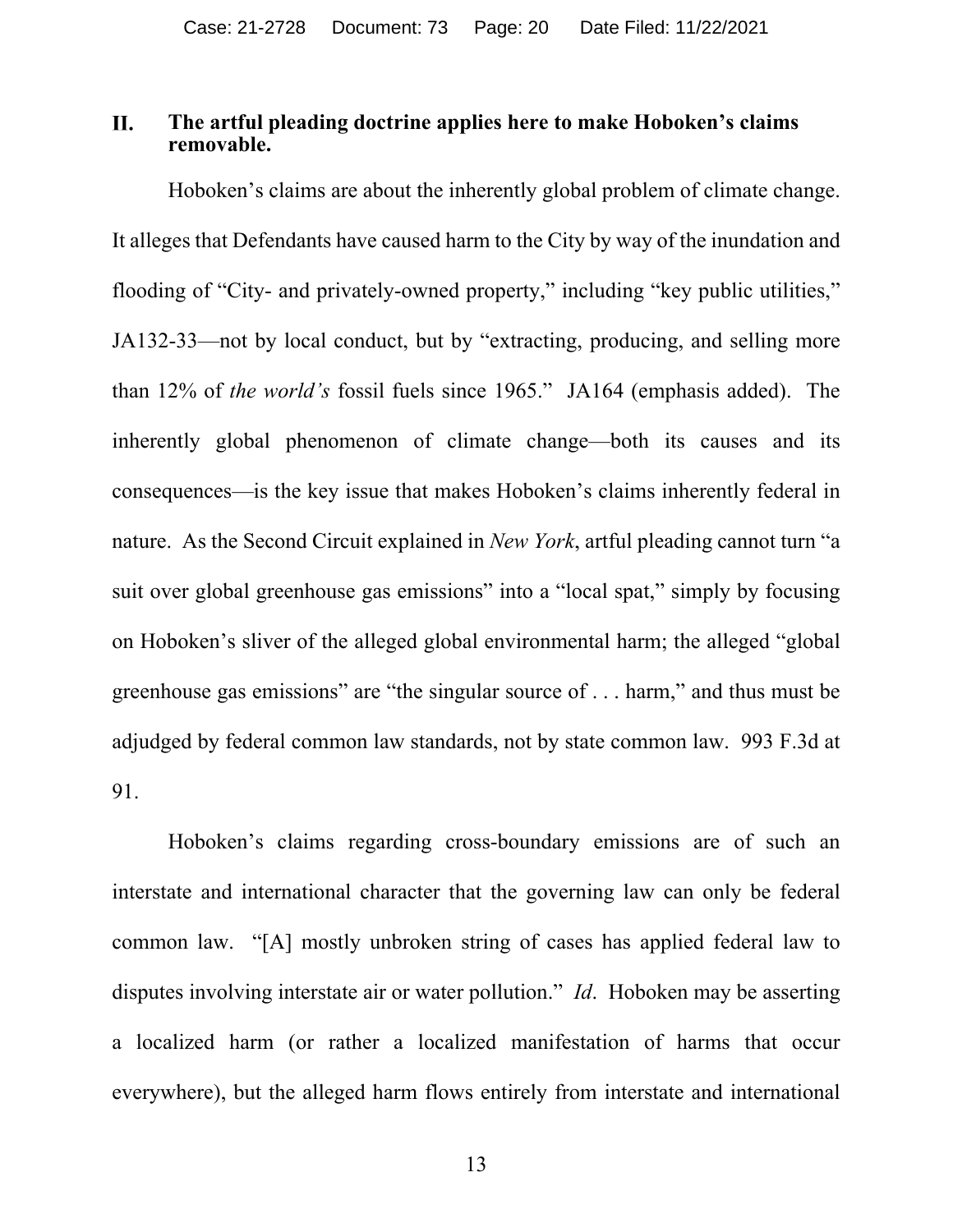conduct, *i.e.*, when Defendants allegedly contribute to global emissions. *Id.* (federal common law applies to claims of "harms caused by global greenhouse gas emissions").

The conclusion that federal common law necessarily governs Hoboken's claims is reinforced by the fact that any individual state's common law of nuisance is ill-equipped to deal with cross-border pollution issues. The Supreme Court has recognized that "vague and indeterminate nuisance concepts" are a poor fit for addressing interstate environmental issues. *Milwaukee II*, 451 U.S. at 317. As one federal court has recognized, applying "vague public nuisance standards" offered under different states' laws to balance "the need for energy production and the need for clean air" would result in "a confused patchwork of standards, to the detriment of industry and the environment alike." *North Carolina ex rel. Cooper v. Tenn. Valley Auth.*, 615 F.3d 291, 296, 302, 306 (4th Cir. 2010). This is all the more true when the phenomenon in question is attributable not just to sources of emissions on the other side of a particular state or national border, but to millions (if not billions) of sources of emissions originating in every country in the world.

If Hoboken has a common law cause of action to assert its claims for relief based on *global* climate change, that cause of action can arise only under *federal*  common law. Hoboken's case was removable from state court even if it failed to utter the words "federal common law" in its complaint.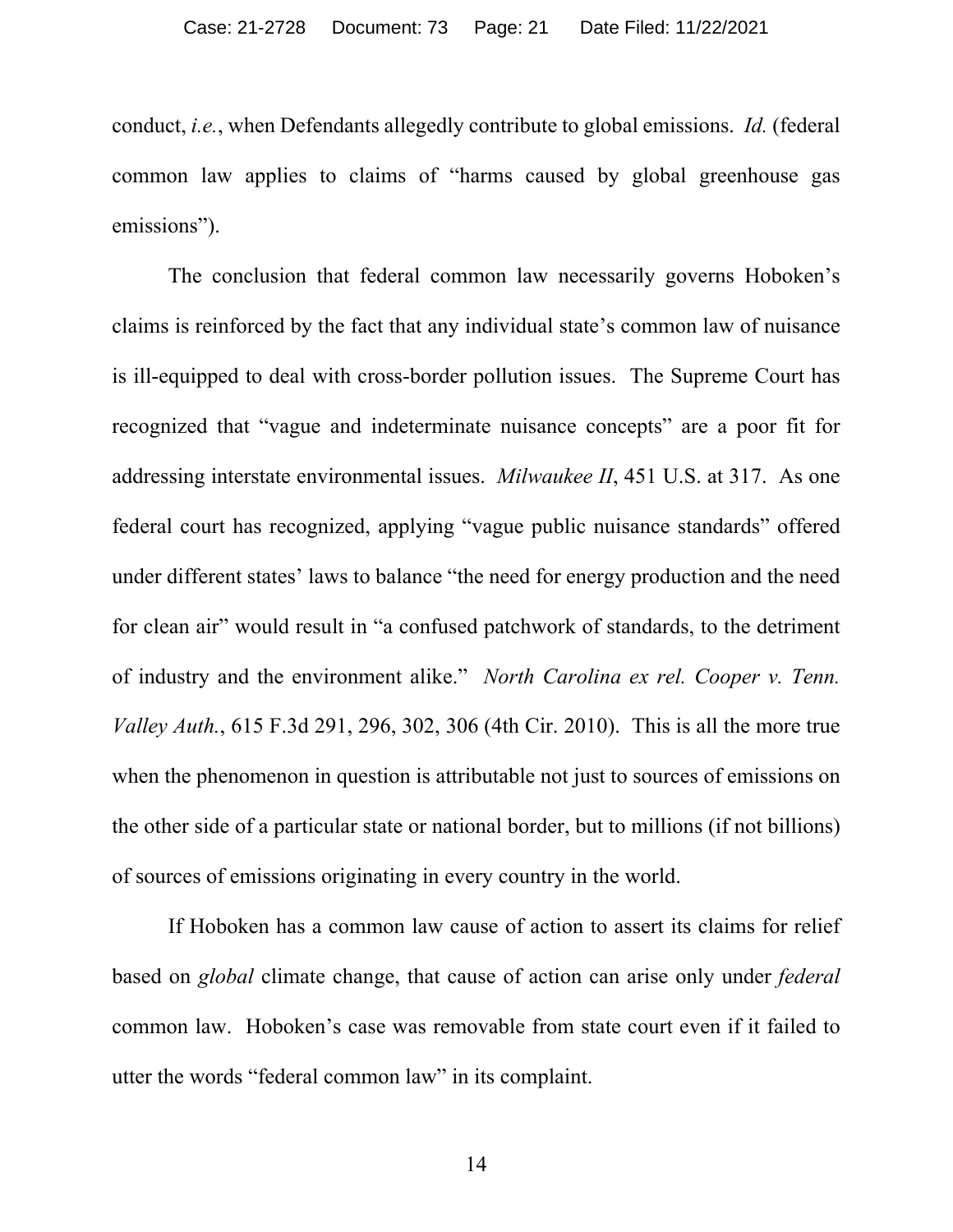Case: 21-2728 Document: 73 Page: 22 Date Filed: 11/22/2021

# **CONCLUSION**

The district court's remand order should be vacated, and this case should be

remanded for further proceedings.

Dated: November 22, 2021

Respectfully submitted,

Andrew R. Varcoe Stephanie A. Maloney U.S. CHAMBER LITIGATION CENTER 1615 H Street, N.W. Washington, D.C. 20062 (202) 463-5337

/s/ William M. Jay William M. Jay Andrew Kim GOODWIN PROCTER LLP 1900 N Street, N.W. Washington, D.C. 20036 (202) 346-4000 *wjay@goodwinlaw.com* 

*Counsel for Amicus Curiae the Chamber of Commerce of the United States of America*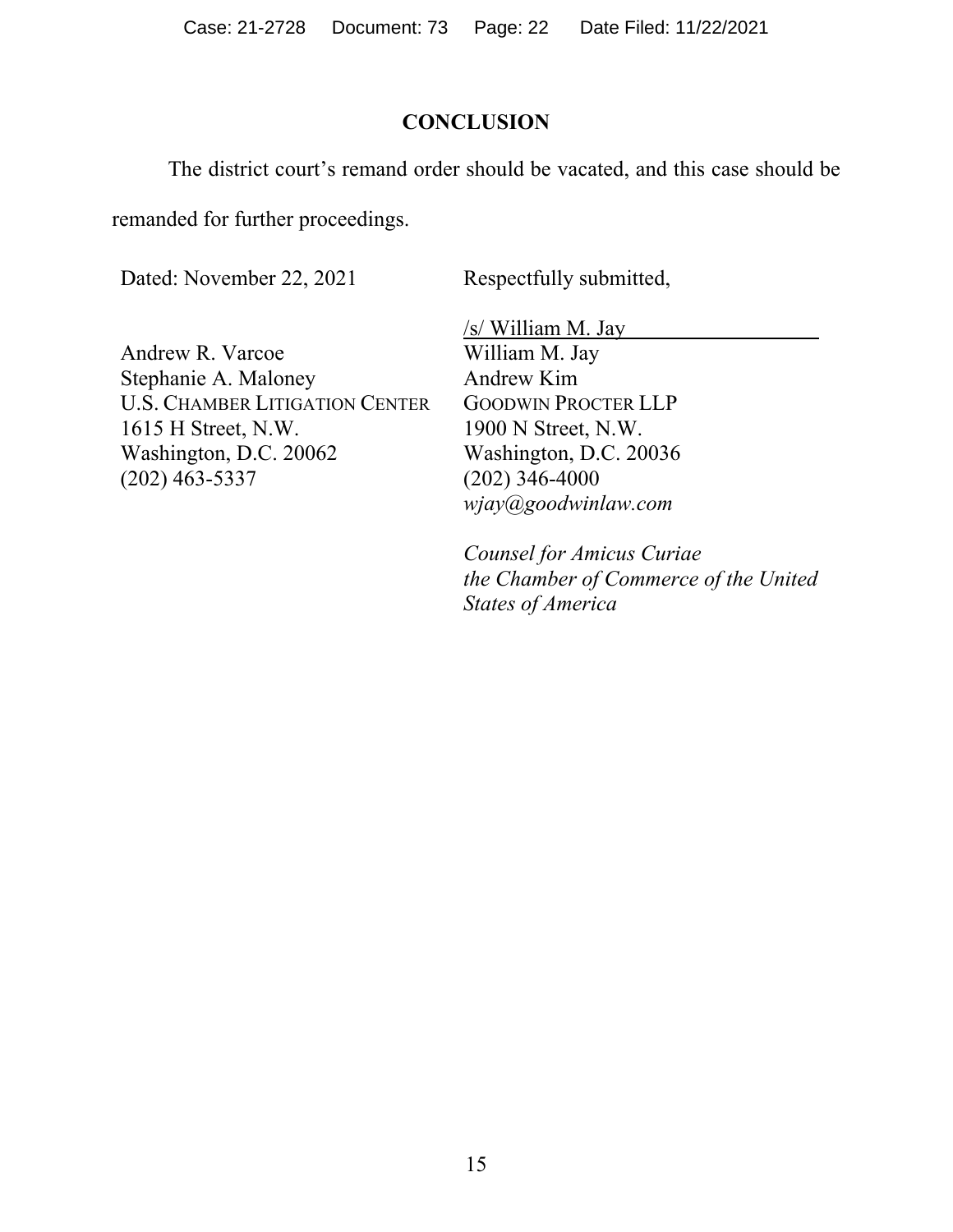# **CERTIFICATE OF COMPLIANCE**

This brief complies with the type volume limitations of Federal Rules of Appellate Procedure 29(a)(5) and  $32(a)(7)(B)$  because it contains 3,588 words, excluding the parts exempted by Rule 32(f).

This brief complies with the typeface requirements of Federal Rule of Appellate Procedure  $32(a)(5)$  and the type style requirements of Rule  $32(a)(6)$ because it appears in a proportionally spaced typeface using Microsoft Word in 14 point Times New Roman font.

Dated: November 22, 2021 /s/ William M. Jay

William M. Jay GOODWIN PROCTER LLP 1900 N Street, N.W. Washington, D.C. 20036 (202) 346-4000 *wjay@goodwinlaw.com* 

*Counsel for Amicus Curiae the Chamber of Commerce of the United States of America*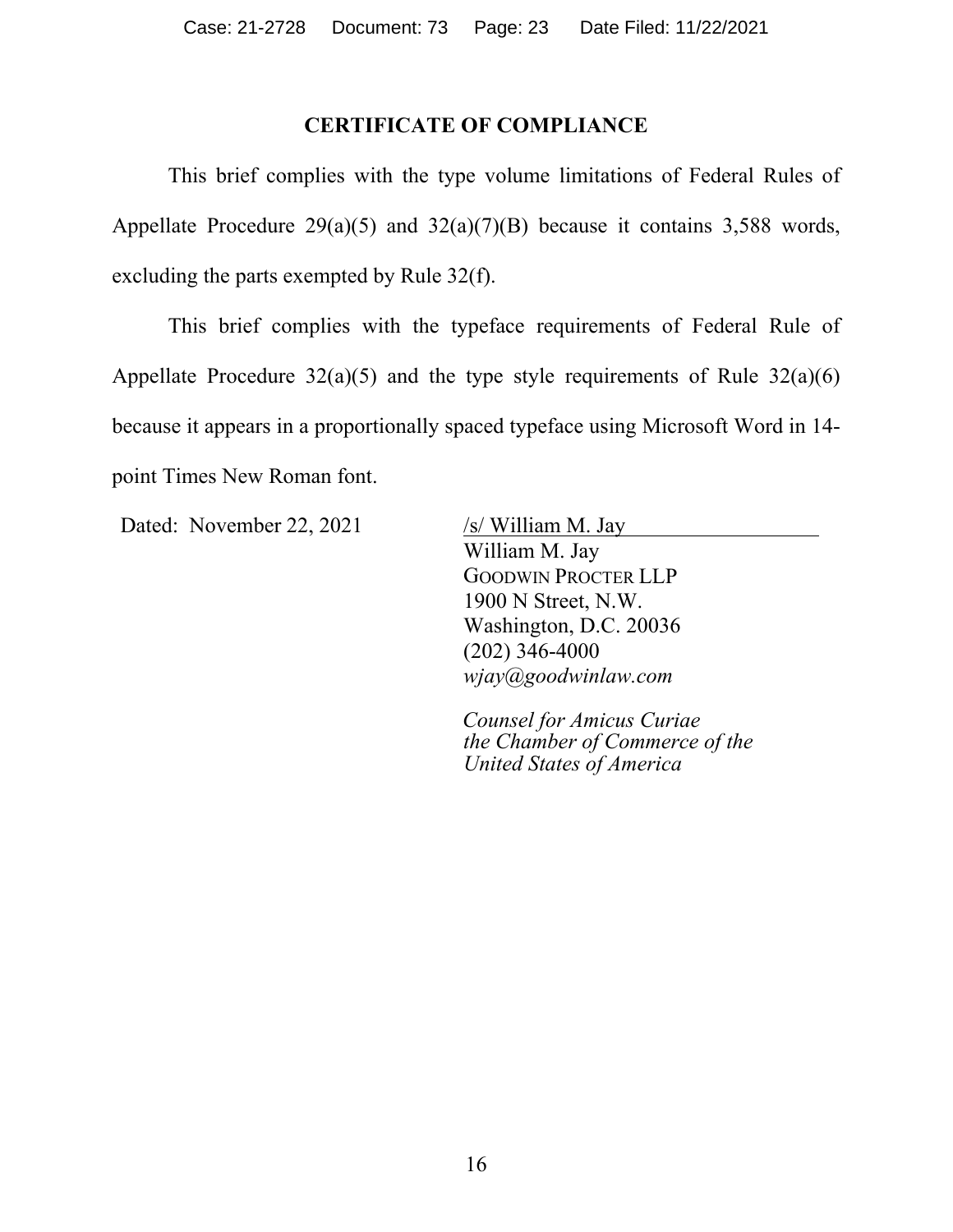# **CERTIFICATE OF SERVICE AND COMPLIANCE WITH VIRUS CHECK**

I hereby certify that I electronically filed the foregoing with the Clerk of the Court for the United States Court of Appeals for the Third Circuit by using the appellate CM/ECF system on November 22, 2021, and the text of the electronic brief is identical to the text of the paper copies.

I certify that all participants in the case are registered CM/ECF users and that service will be accomplished by the appellate CM/ECF system.

I further certify that a virus-detection program, Symantec Antivirus Software, has been run on the electronic brief, and no virus was detected.

Dated: November 22, 2021 /s/ William M. Jay

William M. Jay GOODWIN PROCTER LLP 1900 N Street, N.W. Washington, D.C. 20036 (202) 346-4000 *wjay@goodwinlaw.com* 

*Counsel for Amicus Curiae Chamber of Commerce of the United States of America*